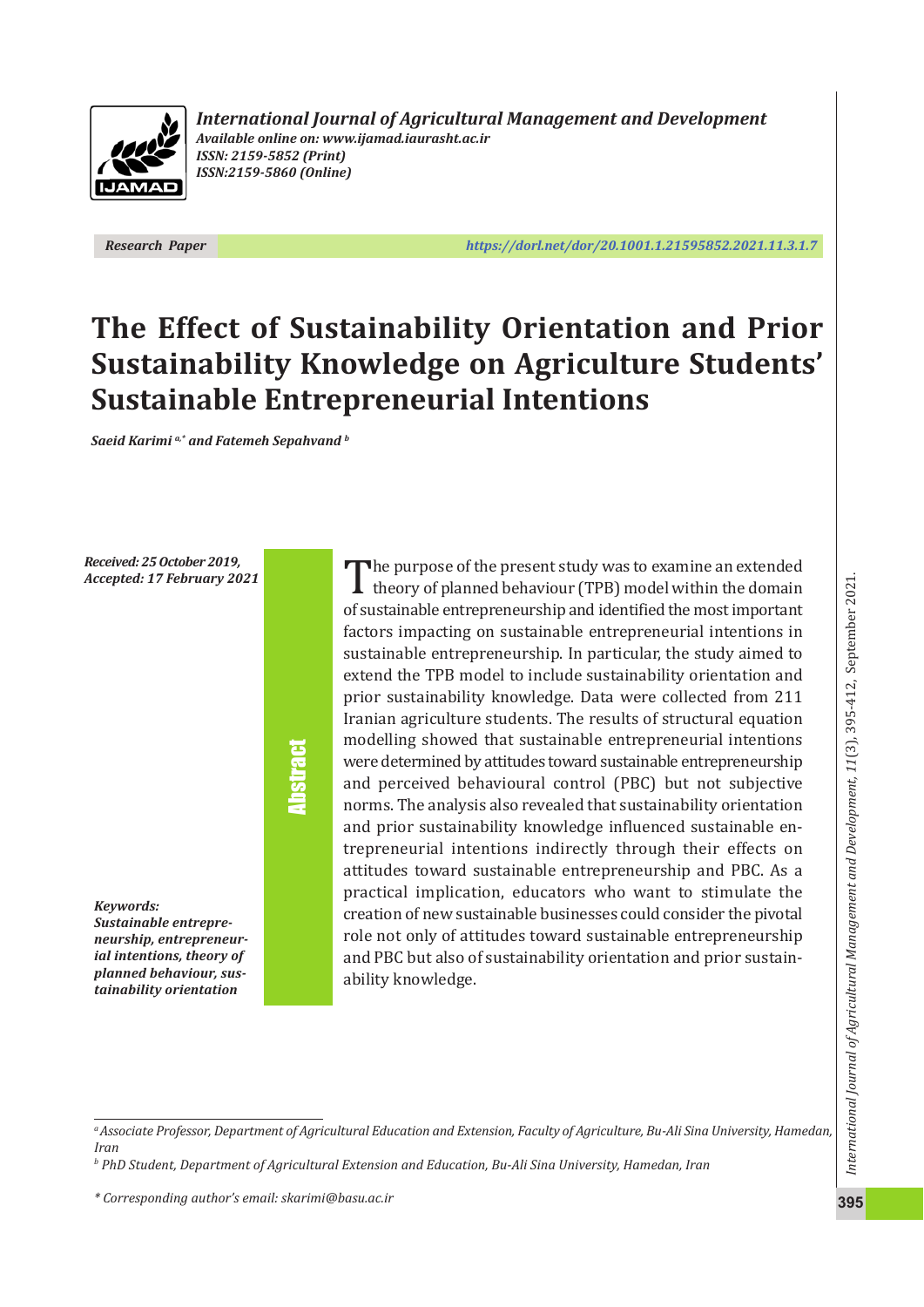## **INTRODUCTION**

The entrepreneurship literature has em ‐ phasized the role that entrepreneurship can play in enhancing productivity, promoting in ‐ novation, creating employment opportuni ‐ ties, and generating economic and social wealth in the economic context of any coun ‐ try (Karimi et al., 2017; Wong, Ho, & Autio, 2005). Along with the increased need for reaching sustainability, entrepreneurship is considered "the engine of sustainable devel ‐ opment" and opens a new horizon to reach a more sustainable community (Pacheco, Dean, & Payne, 2010). As a matter of fact, many ex ‐ perts argue that entrepreneurship can be of great help to preserve ecosystems, combat climatic changes, prevent deforestation and environmental degradation, improve prac ‐ tices in agriculture and freshwater supply, and preserve biodiversity (Cohen & Winn, 2007; Dean & McMullen, 2007; Patzelt & Shepherd, 2011).

Entrepreneurship scholars have focused most of their efforts on the interrelation be ‐ tween the environment and businesses and especially on the role which entrepreneurs and their firms can play in achieving a more sustainable economic and commercial system (Silajdžić, Kurtagić, & Vučijak, 2015). Sustain‐ able entrepreneurship seems to lead to some ‐ thing more than economic success. From scholars' viewpoint, the entrepreneurship in ‐ novative process can act as the main factor in developing a socially and ecologically sustain ‐ able economy (Dean & McMullen, 2007; Pacheco et al., 2010; Schaper, 2002). Through their entrepreneurial behaviours, sustainable entrepreneurs try to implement the "triple bottom line" (Elkington, 1997), i.e. balancing economic health, social equity, and environ ‐ mental resilience (Kuckertz & Wagner, 2010; Thelken & de Jong, 2020). However, empirical and theoretical studies are well behind the entrepreneurial activities, as well as the pre ‐ vailing interest in this phenomenon (Pacheco et al., 2010). Since "entrepreneurship is mainly about people" (Alonso, Sanchez, & Ma ‐ ditinos, 2016), it is important to examine the

individual factors that drive potential en ‐ trepreneurs to engage in sustainable busi ‐ nesses (Arru, 2020). However, research on sustainable entrepreneurial intention is still emerging (Muñoz & Dimov, 2015; Shepherd & Patzelt, 2011), and the study of sustainable business intentions is an incipient area of re ‐ search in the literature on entrepreneurial in ‐ tentions (Liñán & Fayolle, 2015). Generally, the two main explanatory variables in sus ‐ tainable entrepreneurship are prior knowl ‐ edge and orientation (Ardichvili, Cardozo, & Ray, 2003; Muñoz & Cohen, 2017). Although some empirical studies have analysed the as ‐ sociation between entrepreneurial intentions and the sustainability orientation (e.g., Kuck ‐ ertz & Wagner, 2010) and the prior sustain ‐ ability knowledge (Muñoz & Dimov, 2015), no empirical research has studied this relation ‐ ship within a reliable framework yet, espe ‐ cially in developing countries.

This study seeks to fill this gap in the litera ‐ ture. Especially, we corporate prior sustain ‐ ability knowledge and sustainability orientation into the Theory of Planned Be ‐ haviour (TPB; Ajzen, 1991) to develop a model of sustainable entrepreneurial inten ‐ tions. Namely, we want to demonstrate the in ‐ terrelation of prior sustainability knowledge, sustainability orientation and sustainable en ‐ trepreneurial intentions within the TPB. Also, we aim to answer the question as to "whether sustainability orientation and the prior sus ‐ tainability knowledge can increase our under ‐ standing of sustainable entrepreneurial intentions and if so, what the implications would be for entrepreneurship education and policy." Thus, we investigate the linkages be ‐ tween sustainability orientation and prior sustainability knowledge among university students and their respective sustainable en ‐ trepreneurial intentions because educators find considerable potential in this special group of people to educate future en ‐ trepreneurs within environmentally and so ‐ cially more sustainable fields of enterprise.

The three major contributions of our study to the entrepreneurship and sustainability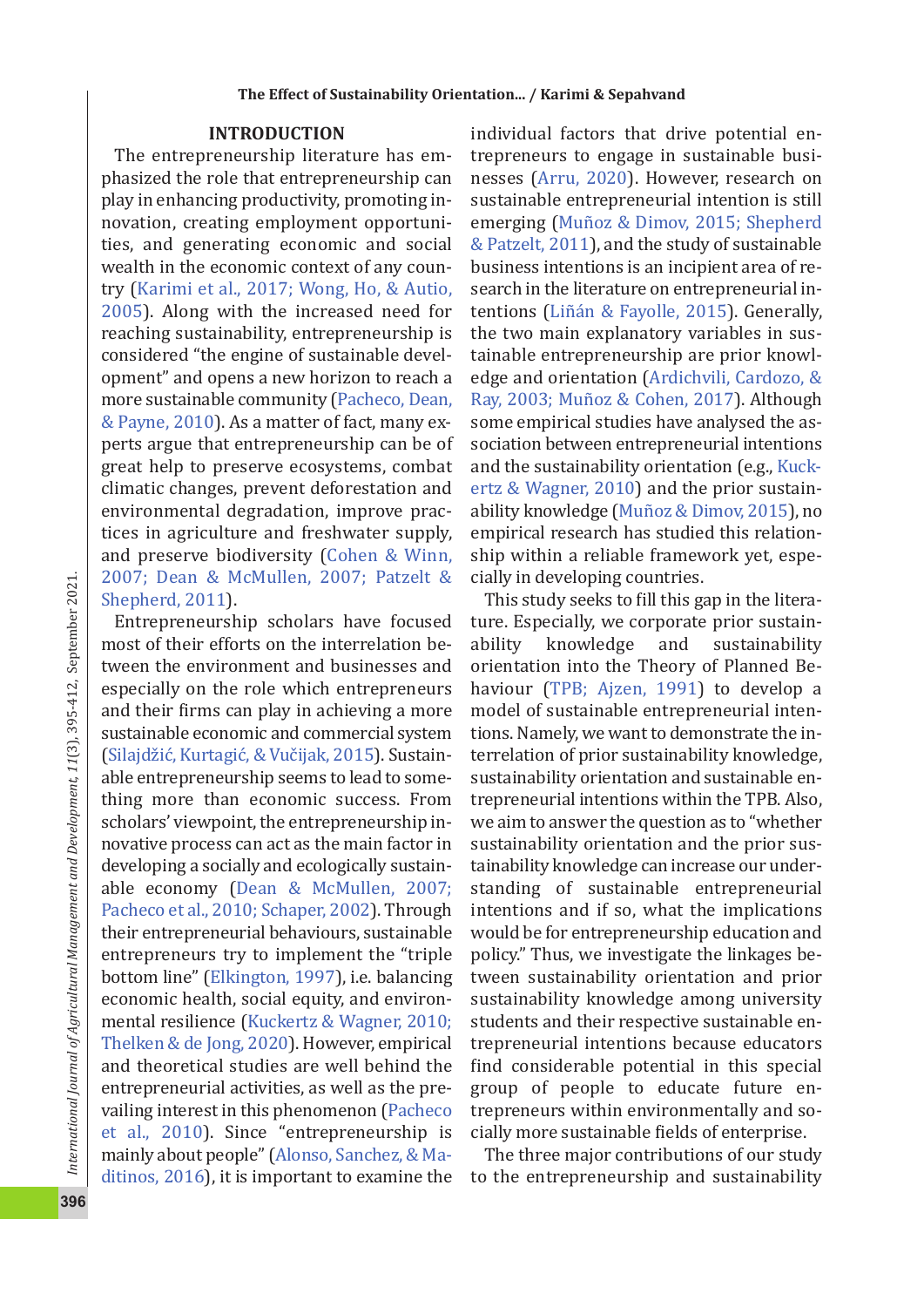literature are as follows. Firstly, we investi ‐ gate to find out if prior sustainability knowl ‐ edge and sustainability orientation are the constituent parts of a single factor in fluenc ‐ ing sustainable entrepreneurial intentions. In spite of the interest in entrepreneurial inten ‐ tions, there is not much evidence about en ‐ trepreneurial intentions in various entrepreneurship contexts. Compared to the previous generations, young people seem to be more entrepreneurial and environmen ‐ tally conscious, as well as more socially aware, today (Hewlett, Sherbin, & Sumberg, 2009). This leads to some questions about the drivers of entrepreneurial intentions in sustainable entrepreneurship (Vuorio, Pu ‐ umalainen, & Fellnhofer, 2018). Secondly, this research contributes to the literature on the TPB. The TPB has been a prominent trend in recent studies on the enterprising individual (Goethner, Obschonka, Silbereisen, & Cantner, 2012; Karimi et al., 2017; Kautonen, Van Gelderen, & Fink, 2015; Kolvereid & Isaksen, 2006; Obschonka, Silbereisen, Cantner, & Goethner, 2015) and also within the en ‐ trepreneurship practice sphere (for example, as a key for educational and interventional programs and for the evaluation of these pro ‐ grams) (Karimi, Biemans, Lans, Chizari, & Mulder, 2016; Souitaris, Zerbinati, & Al ‐ Laham, 2007; Von Graevenitz, Harhoff, & Weber, 2010). Unfortunately, in TPB research and particularly in the entrepreneurship field, sustainability constructs have not re‐ ceived much attention, and despite the in ‐ creasing emphasis of current entrepreneurship literature on sustainability, the entrepreneurship research field has re ‐ mained rather indifferent to the inclusion of sustainability into the TPB–entrepreneurship procedure empirically and conceptually. Thirdly, the mediating role of entrepreneurial motivations antecedents in the TPB is inves ‐ tigated to enhance our understanding of the effects of mediation (Fayolle & Liñán, 2014), which has been ignored in the context of en ‐ trepreneurial intentions.

# **THEORETICAL BACKGROUND**

#### *Sustainable entrepreneurship*

In recent years, the concept of sustainable entrepreneurship has received much atten ‐ tion (Schaltegger & Wagner, 2011) and sus ‐ tainability has turned into a major stream strategy in businesses so that entrepreneur ‐ ship is regarded as a major channel for devel ‐ oping a more sustainable community (Hall, Daneke, & Lenox, 2010). Recently, sustainable entrepreneurship has gained momen ‐ tum as a general movement aiming at encouraging businesses to get more focused on their environmental and social in fluence (Zu, 2014). Sustainable entrepreneurship can be de fined as a constituent part of en ‐ trepreneurship (Koe & Majid, 2014). Cohen and Winn (2007) state that sustainable en ‐ trepreneurship involves considering the eco ‐ nomic, environmental and social bene fits resulting from entrepreneurial activities. ''Sustainability ‐driven entrepreneurs' are those individuals expressing entrepreneur ‐ ship to improve ecological and social well ‐ being (Cohen & Winn, 2007; Tilley & Young, 2009). In the same vein, Majid and Koe  $(2012)$  suggest that sustainable entrepreneurship is a process by which en ‐ trepreneurs take the opportunities innovatively to win economic gains, environ ‐ mental quality, cultural preservation and so ‐ cial equity, equally. Recently, Hummels and Argyrou, (2021) de fined sustainable en ‐ trepreneurship as "*the process of discovering, evaluating, and exploiting opportunities, which are economically, environmentally, planetary, and socially relevant and present themselves in market failures which detract from sustainability in general and the plane ‑ tary boundaries in particular*."

The review of current literature indicates that entrepreneurship studies on sustainable development have increased over time. De ‐ spite the more frequent publication in main ‐ stream business bulletins, it has not been completely integrated into the vast majority of the literature on traditional entrepreneur ‐ ship. Especially, there is a large volume of con ‐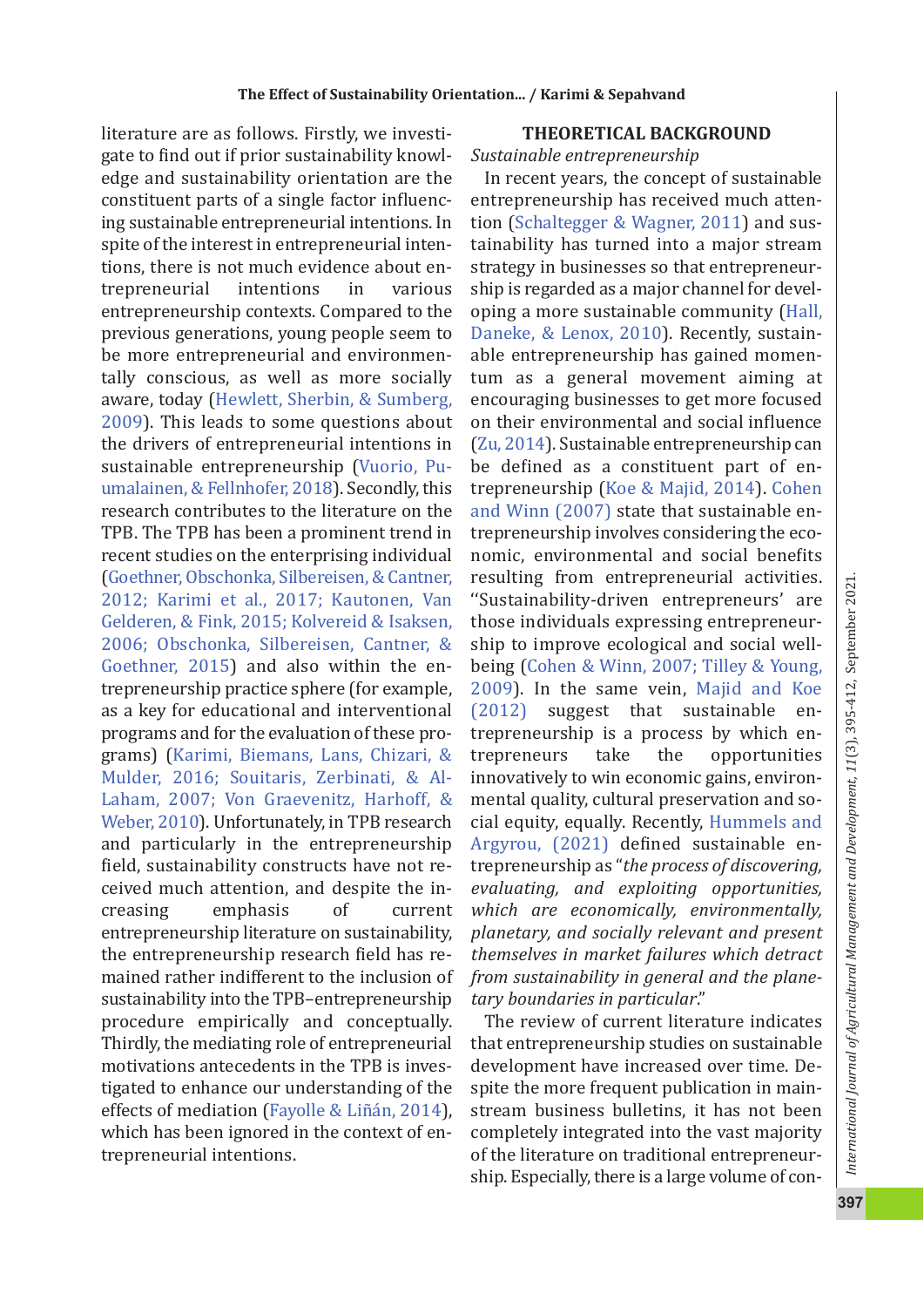ceptual, empirical and theoretical studies on the agents determining entrepreneurial mo ‐ tivations and behaviour, including attitudes and situational or educational facets. Also, in the following text, we associate this literature to entrepreneurship for sustainable develop ‐ ment (Kuckertz & Wagner, 2010).

# **Theory of planned behaviour**

When dealing with motivation for starting a business, previous studies have used vari ‐ ous theoretical aspects such as learning the ‐ ory (Dimov, 2007), social and human capital theory (Davidsson & Honig, 2003; Langowitz & Minniti, 2007) and adaption innovation theory (Stewart Jr, Watson, Carland, & Car ‐ land, 1999). Contemporary scholars (Haus, Steinmetz, Isidor, & Kabst, 2013; Karimi, Bie ‐ mans, Lans, & Mulder, 2021; Karimi & Makreet, 2020; Kautonen et al., 2015) are in ‐ clined to apply Ajzen's (1991) theory of planned behaviour (TPB) as a means to esti ‐ mate entrepreneurial intentions. The theory was particularly founded to de fine non ‐spon ‐ taneous behaviour (see Armitage & Conner, 2001 for a meta-analysis and review). Since starting a business may be deemed as the outcome of a non ‐spontaneous decision ‐ making procedure, this theory provides a useful framework for studies on en ‐ trepreneurial intentions (Karimi, 2020; Liñán & Chen, 2009). This framework has been suc ‐ cessfully applied to the study of not only en ‐ trepreneurial intentions but also entrepreneurial activity (Kautonen et al., 2015; Kolvereid & Isaksen, 2006) or both (Verheul, Thurik, Grilo, & Van der Zwan, 2012). Moreover, the TPB is a leading ap ‐ proach in the world of entrepreneurship practice (e.g., as a guideline for intervention and education programs and for the evalua ‐ tion of these programs (Karimi et al., 2016). Finally, it provides a de fined set of criteria and instruments (Rauch & Hulsink, 2015).

This theory suggests that the most decisive factor in personal behaviours is intention, which is determined by three motivational constructs: perceived behavioural control (PBC), subjective norms, and attitudes to ‐ ward the behaviour. Sustainable entrepreneurial intentions when used in the sustainable entrepreneurship context indi ‐ cate the personal tendency to be a sustain ‐ ability ‐driven entrepreneur and one's decision to launch a business that involves environmental and sustainability matters. Namely, one can describe sustainable en ‐ trepreneurial intention as "the intention to contribute to solving societal and environ ‐ mental problems through entrepreneurial means" (Muñoz & Dimov, 2015). Therefore, the quest for finding sustainability ideals by using entrepreneurial solutions is dependent on the determination of one's intent to par ‐ ticipate in dealing with environmental and social issues by the implementation of a fruit ‐ ful business (Muñoz & Dimov, 2015; Schal ‐ tegger & Wagner, 2011). Attitudes toward behaviour show that if one sees starting a sustainable business as to be negative or pos ‐ itive. The subjective norms re flect one's per ‐ ception toward the social pressure caused by close relatives, friends or other people who seem to be important to the individual. Fi ‐ nally, PBC re the observed difficulty/easiness of starting a sustainable business. Thus, this theory suggests that en ‐ trepreneurial intentions are resultants of positive attitude, the others' positive per ‐ ceived prospects, and control over the cre ‐ ation process.

To evaluate the entrepreneurial intentions of college students, scholars have imple ‐ mented the TPB empirically and approved the fact that all the three motivational an ‐ tecedents play a key role (e.g., Entrialgo & Iglesias, 2018; Karimi, 2020; Karimi et al., 2017; Moriano, Gorgievski, Laguna, Stephan, & Zarafshani, 2012). This is in line with Ajzen's (1991) claim that the three motiva ‐ tional antecedents are all signi ficant for eval ‐ uating entrepreneurial intentions. However, the signi ficance of their effects and their as ‐ sociated importance across all countries and conditions may not be the same. Some stud ‐ ies have been conducted on sustainable en ‐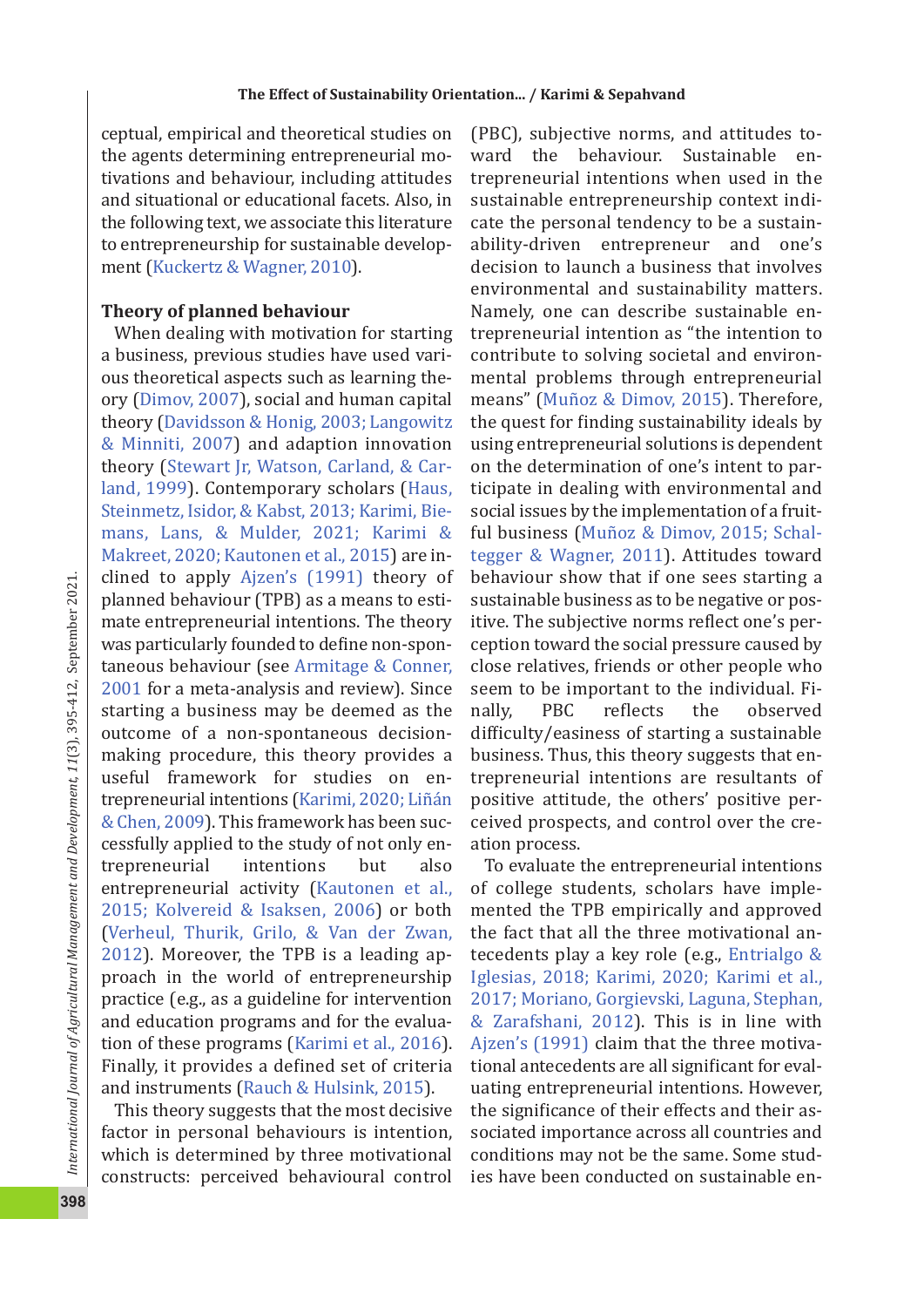trepreneurship. A recent study conducted by Sher, Abbas, Mazhar, Azadi, & Lin (2020) among university students in Pakistan re ‐ ported that attitude towards sustainable en ‐ trepreneurship was positively related to the students' sustainability-driven entrepreneurial intentions. In addition, another recent study by Thelken and de Jong (2020) among students from two European countries indi ‐ cated that attitude towards sustainable en ‐ trepreneurship and PBC positively in fluenced intentions to become a sustainable entrepre ‐ neur. It can, therefore, be expected that when individuals have positive attitudes towards sustainable entrepreneurship and experience strong subjective norms and high PBC to ‐ wards sustainable entrepreneurship, they are more likely to develop intentions to start a sustainable business. Therefore, the follow ‐ ing hypotheses are proposed:

H1: There is a positive relationship between attitudes toward sustainable entrepreneur ‐ ship and sustainable entrepreneurial inten ‐ tions.

H2: There is a positive relationship be ‐ tween subjective norms and sustainable en ‐ trepreneurial intentions.

H3: There is a positive relationship be ‐ tween perceived behavioural control and sus ‐ tainable entrepreneurial intentions.

# *Sustainable entrepreneurial motivations and sustainability orientation*

When a newer crucial aspect of the special ‐ ized context is included, the TPB can present a better comprehension (Ajzen, 1991). Ac ‐ cording to Ajzen (1991), the TPB welcomes the other predictors encompassing the situ ‐ ations that greatly enhance the behavioural explanations or its intention. As Fig. 1 illustrates, based on this argument, this research tried to investigate sustainability orientation as a recent crucial construct of the TPB to ef‐ fectively explain sustainable entrepreneurial intentions. A question remains unanswered as stated in Kuckertz and Wagner (2010): "Do the individuals concerned by sustainability issues show higher entrepreneurial inten ‐

tions?" Given the fact that current shortcom ‐ ings of the market generate various opportu ‐ nities for sustainable development ‐driven entrepreneurship, integration of individual sustainability orientation into entrepreneurial intention models can improve their explanatory power (Kuckertz & Wagner, 2010).

Sustainability orientation means an indi ‐ vidual's level of social responsibility and en ‐ vironmental protection and consists of the items measuring the fundamental percep ‐ tions and personal characteristics on social responsibility and environmental protection (Kuckertz & Wagner, 2010; Sung & Park, 2018). Also, it has been shown that the con ‐ cept of sustainability orientation is the prod ‐ uct of the sustainable entrepreneurship viewpoint (Dean & McMullen, 2007). Sustain ‐ ability orientation refers to one's attitudes and perceptions on sustainable entrepreneurship, the association of which with entrepreneurial intentions remains under debate yet (Sung & Park, 2018).

On the association between entrepreneurial intention and sustainability orientation, there is a study in the literature indicating that a sustainability ‐driven person would be strongly inclined toward sustain ‐ able entrepreneurship (Sung & Park, 2018). Another study shows there is a positive rela ‐ tionship between entrepreneurial intentions and sustainability orientation amongst uni ‐ versity students (Kuckertz & Wagner, 2010). According to this study, sustainability ‐ori ‐ ented students (a) identify more sustainabil ‐ ity opportunities and (b) demonstrate a more durable intention to operate based on such opportunities, given the fact that these are re ‐ lated to not only entrepreneurial but also so ‐ cietal and/or environmental rents. The research by Dean and McMullen (2007) also approves that sustainability orientation is a prerequisite to entrepreneurial intention, where discovery and exploitation of oppor ‐ tunities is the consequence of market and en ‐ vironmental de ficiencies. The hypothesis below was raised according to these theoret ‐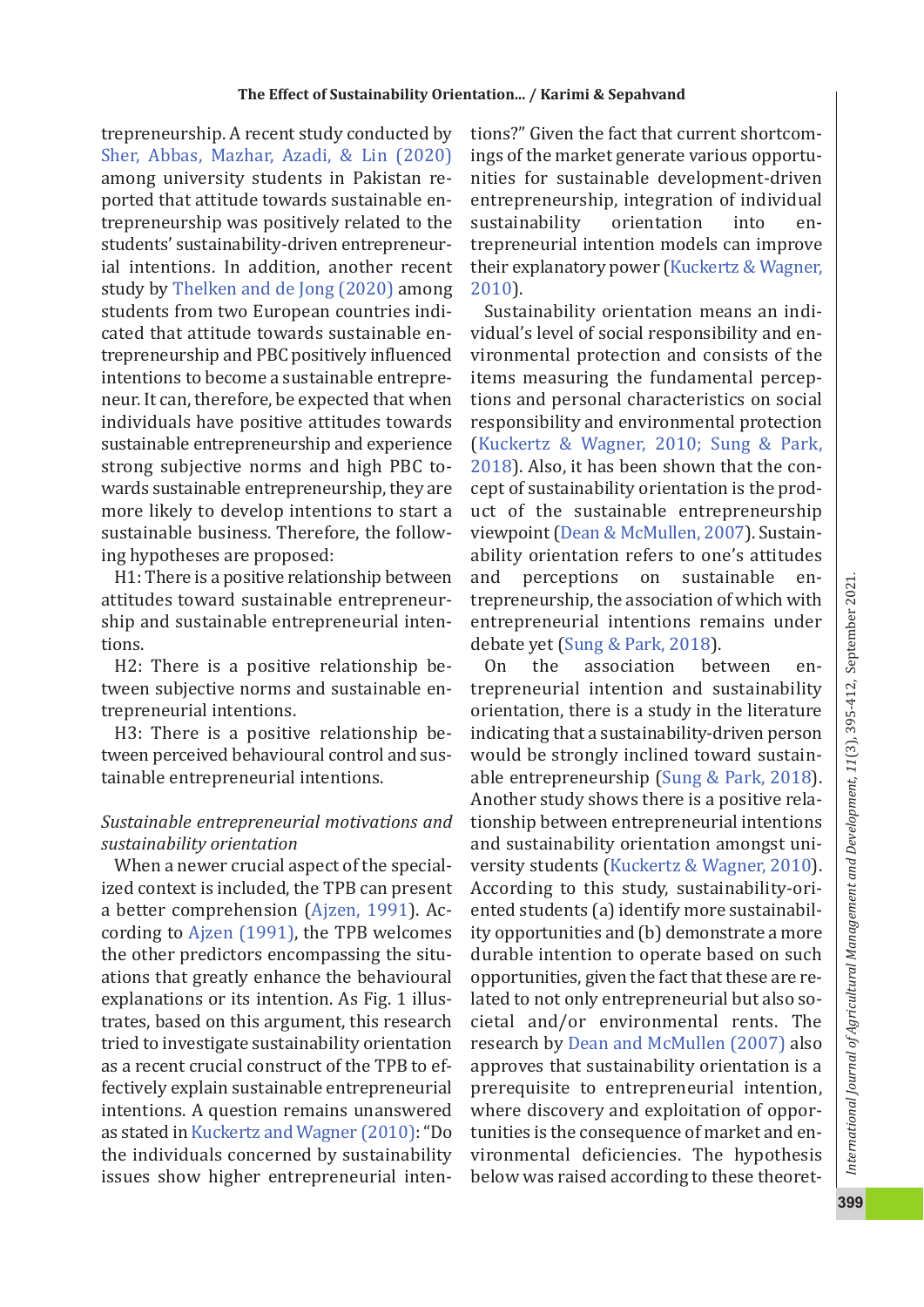ical and empirical discussions:

H4: There is a positive relationship be ‐ tween students' sustainability orientation and their sustainable entrepreneurial inten ‐ tions.

# *Prior sustainability knowledge and sustain ‑ able entrepreneurial intentions*

The individual's knowledge on a special matter is referred to as prior knowledge that assists him/her to identify special opportu ‐ nities that cannot be imagined by the individ ‐ uals without this information (Shepherd & DeTienne, 2005; Tang, Kacmar, & Busenitz, 2012). Prior knowledge can help in accumu ‐ lating and integrating new knowledge, thereby providing individuals with greater opportunities (Shepherd & DeTienne, 2005). Dimov and Muñoz (2015) described prior sustainability knowledge as "prior knowl ‐ edge about social and ecologic environments and the threats perceived for these environ ‐ ments". The more the prior experience or knowledge of the individuals in the field is and the more they feel that the field is being threatened, the more likely they discover business opportunities (Patzelt & Shepherd, 2011).

Since knowledge is traditionally considered a prerequisite to volitional action, it is a key predictor (Frick, Kaiser, & Wilson, 2004). Knowledge or awareness of the natural envi ‐ ronment is a key factor in sustainable innova ‐ tion (Crals & Vereeck, 2005). It has been demonstrated that prior sustainability knowl ‐ edge *per se* cannot lead to entrepreneurial be ‐ haviour towards sustainable development (Muñoz & Dimov, 2015). Under the most favourable circumstances, it is an "essential condition" that "must be supplemented by other agents to drive the entrepreneurial pro ‐ cess ahead". Therefore, the researchers sug ‐ gest that this aspect must be evaluated in line with sustainability intention and sustainabil ‐ ity orientation when exploring entrepreneurial behaviour towards sustainable development.

Generally, higher entrepreneurial knowl ‐

edge will directly lead to higher awareness about the availability of this professional ca ‐ reer option, which makes the entrepreneurial intention more credible. Also, experimental studies have shown that there exists a direct relationship between knowledge and en ‐ trepreneurial intentions (Farani, Karimi, & Motaghed, 2017). Sommer and Haug (2011) showed that entrepreneurial knowledge was included in the TPB as a separable factor and applied a positive signi ficant effect on en ‐ trepreneurial intentions.

According to their results, one can suppose that prior sustainability knowledge affects sustainable entrepreneurial intentions di ‐ rectly. Therefore, one can hypothesize that:

H5: There is a positive relationship be ‐ tween students' prior sustainability knowl ‐ edge and their sustainable entrepreneurial intentions.

Based on the TPB, the exogenous effects or more distant agents including characteristics and contextual situations may *indirectly* pose an effect on the individuals' behavioural in ‐ tentions through their impacts on more prox ‐ imal, motivational agents including attitudes toward behaviour and PBC (Fishbein & Ajzen, 2011). Thus, as follows, we investigate the re ‐ lations of sustainability orientation with three antecedents of sustainable entrepreneurial motivations more comprehensively.

Sustainability orientation is one's interests that seem important to figure out the organi ‐ zations' emergence. As was previously said, Ajzen and Fishbein (1980) argue that char ‐ acteristics such as sustainability orientation affect a particular behaviour indirectly. It is suggested that more sustainability ‐driven students feel more powerful support from major reference individuals (e.g. parents, family and friends) compared to less sustain ‐ ability ‐driven students. Also, individuals who are more aware of sustainability issues will be more likely to have a favourable attitude towards starting a sustainable business.

It is assumed that an individual's sustain ‐ ability orientation affects his/her PBC, sub ‐ jective norms, and attitudes. Thus, we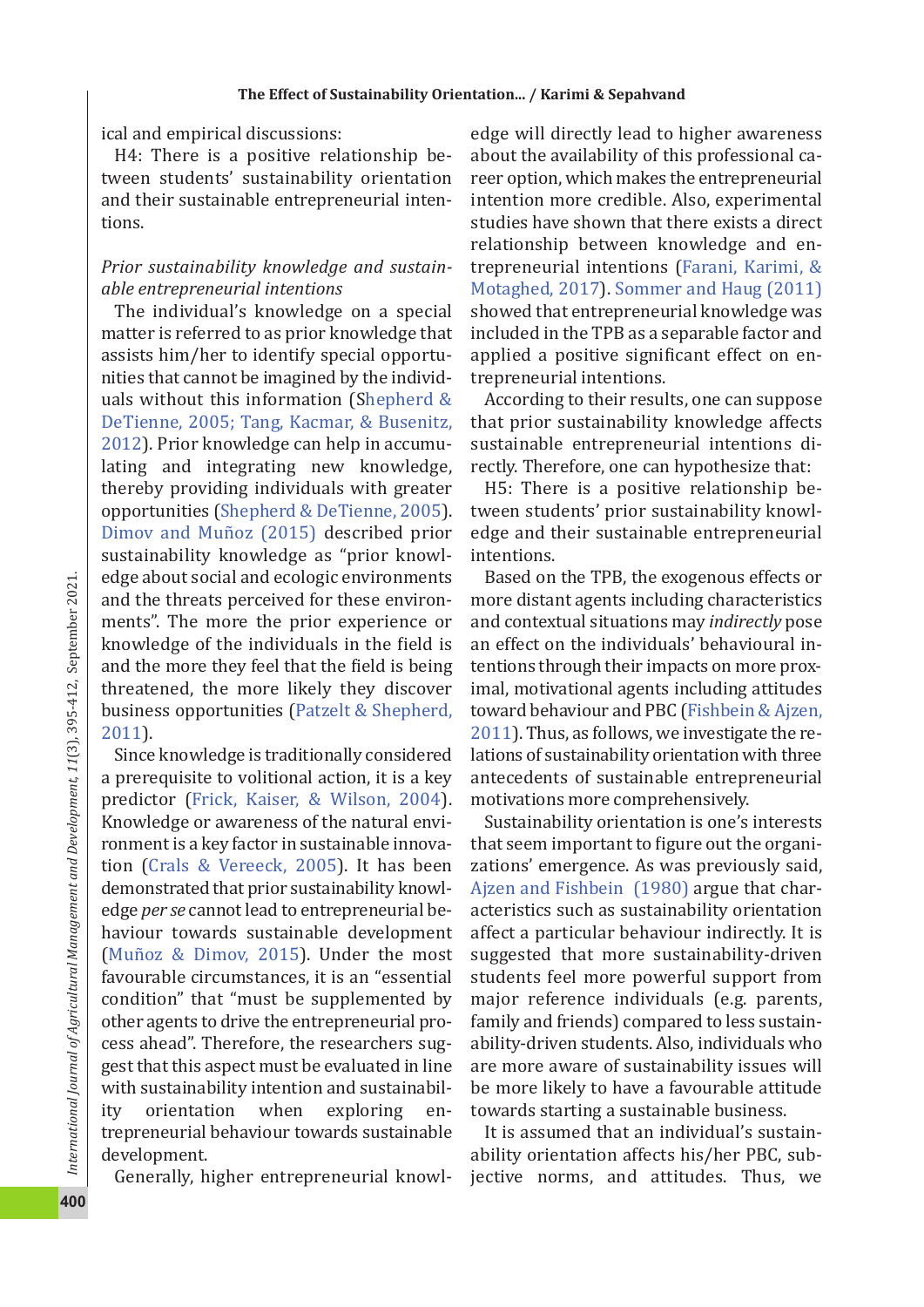suggested sustainability orientation as an an ‐ tecedent of the TPB model components and developed the following assumptions:

H6a. Sustainability orientation is positively related to attitude towards sustainable en ‐ trepreneurship.

H6b. Sustainability orientation is positively related to subjective norms.

H6c. Environmental concerns are positively related to perceived behavioural control.

Familiarity with social and ecological envi ‐ ronments and the recognized threats for these environments in fluences the manage ‐ ability of starting up a sustainable business and makes individuals more self ‐con fident about their own capability to become a sus ‐ tainable entrepreneur. In the same vein, more knowledge can contribute to more accurate consciousness of and focus on the en ‐ trepreneurial professional path and increase social acceptance from signi ficant others (be ‐ cause of the support systems present in the environment) (Liñán, Nabi, & Krueger, 2013). Additionally, knowledge can eliminate the psychological and cognitive obstacles to en ‐ trepreneurial predispositions and orienta ‐ tions, thereby enhancing positive attitudes toward entrepreneurship (Roxas, 2014). Weber (2012) states that knowledge reduces uncertainties regarding entrepreneurial en ‐ deavours and shapes beliefs, attitudes, and all the perceptions of one's capacity to launch an entrepreneurial profession. Thus, the follow ‐ ing hypotheses were developed:

H7a. Prior sustainability knowledge is pos ‐ itively related to attitude towards sustainable entrepreneurship.

H7b. Prior sustainability knowledge is pos ‐ itively related to subjective norms.

H7c. Prior sustainability knowledge is pos ‐ itively related to perceived behavioural con ‐ trol.

The preceding discussion on the associa ‐ tions between prior knowledge and sustain ‐ ability orientation, motivational factors and sustainable entrepreneurial intentions sug ‐ gests mediated associations, i.e., prior knowl ‐ edge and sustainability orientation may

affect sustainable entrepreneurial intentions solely by shaping motivational factors. Based on the TPB, exogenous impacts or more distal agents such as characteristics and contextual situations may indirectly in fluence individu ‐ als' behavioural intentions through their im ‐ pacts on more proximal, motivational agents such as attitudes and PBC (Fishbein & Ajzen, 2011). Also, this research supports the view that prior knowledge and sustainability ori ‐ entation shape motivational factors that lead to sustainable entrepreneurial intentions.

#### **METHODOLOGY**

A quantitative method using primary data gathered by a structured questionnaire was used in this research. The convenience sam ‐ pling technique was used for sampling al ‐ though the results would not be generalizable. Nonetheless, given the existing circumstances and subject field of the re ‐ search (sustainable entrepreneurship) on the one hand and the fact that the present re ‐ search tried to investigate the current cir ‐ cumstances concerning sustainable entrepreneurship on the other, convenience sampling seemed to be appropriate (Hooi, Ahmad, Amran, & Rahman, 2016). So, 250 agriculture students studying at Bu ‐Ali Sina University in Iran were selected as the data sample among which 245 returned the ques ‐ tionnaires. After the questionnaires with im ‐ proper answers and missing data were removed, 211 were chosen to be used for the final analysis. The average age of the respon‐ dents was 23 which is in line with the average age of university students. Also, 44 percent of the respondents were female and 56 percent were male. Totally, 32 percent of the respon ‐ dents had at least one entrepreneur in their friends or family circle.

#### *Measures*

The research variables were measured at the individual level. The items of the survey were chosen from prior studies and mea ‐ sured using Likert's five ‐point scale.

Kuckertz and Wagner's (2010) developed items were used to measure sustainability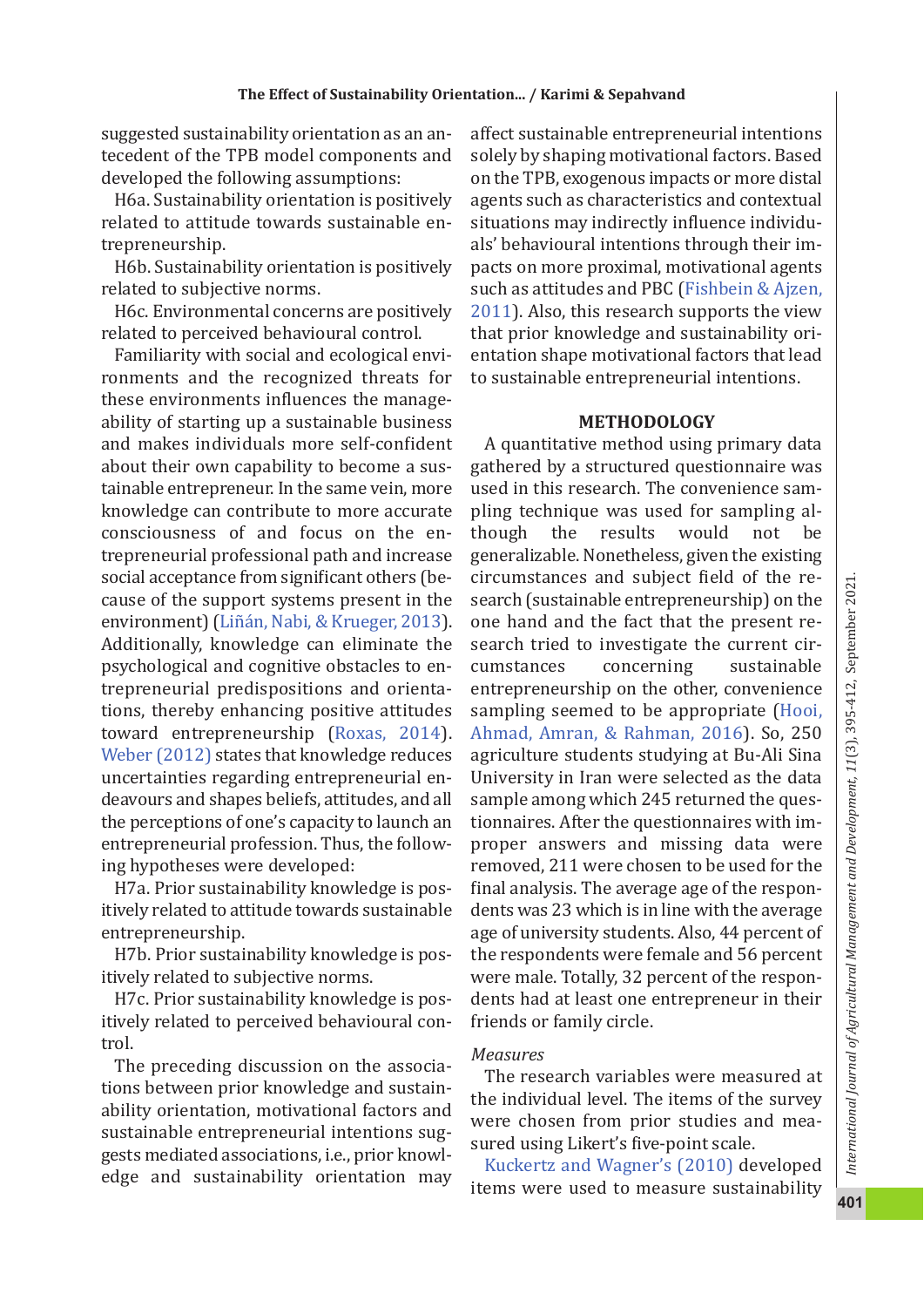orientation. These items include statements such as "I think that environmental problems are one of the biggest challenges for our so ‐ ciety" and "I think that entrepreneurs and companies need to take on a larger social re ‐ sponsibility". A 6-item scale on the basis of the research by Dimov and Muñoz (2015) was used to measure prior sustainability knowledge. The respondents' understanding level of the social, environmental and eco ‐ nomic issues of society was evaluated by items like "I can understand the economic problems we are facing as a society" and "I can understand the environmental problems we are facing as a society".

Liñán and Chen's (2009) items were adopted in this research to evaluate the TPB constructs. Then, they were modi fied into sustainable entrepreneurship. Six items were used to assess sustainable entrepreneurial motivations such as "My professional goal is to become a sustainable entrepreneur" and "I am ready to do anything to be a sustainable entrepreneur". Five items were used to mea ‐ sure the attitudes toward sustainable en ‐ trepreneurship, like "Being a sustainable entrepreneur would entail great satisfactions for me" and "If I had the opportunity and re ‐ sources, I'd like to start a sustainable firm". Six items were used to assess PBC, like "I know the necessary practical details to start a sustainable firm" and "To start a sustainable firm and keep it working would be easy for me". Finally, three items were asked to evalu ‐ ate subjective norms (e.g., "If I decided to cre ‐ ate a sustainable firm, my family would approve that decision" and "If I decided to create a sustainable firm, my friends would approve that decision").

# *Data Analysis*

To evaluate the presented model and its as ‐ sociated hypotheses, the Partial least squares structural equation modelling (PLS ‐SEM) path modelling technique was used. The PLS ‐ SEM method presents simultaneous mea ‐ surement and structural modelling to evaluate the complicated model of cause ‐ef‐

fect relationship. Structural models and mea ‐ surement are called inner and outer models in PLS ‐SEM, respectively (Hair Jr, Black, Babin, Anderson, & Tatham, 2010). PLS ‐SEM was applied to evaluate the relationships among latent underlying independent (ex ‐ ogenous) variables and their related latent dependent (endogenous) variables.

The measurement model is made up of the relationships between the indicators and their underlying latent variables or theoreti ‐ cal constructs. However, the structural model is made up of the hypothesized relationships between latent variables (theoretical con ‐ structs) (Chin, 1998). The PLS ‐SEM technique evaluates measurement and structural mod ‐ els at the same time (Chin, 1998). In this re ‐ search, PLS ‐SEM was preferred over structural equation modelling based on co ‐ variance due to its use of the least-squares estimation process and thus, preventing various con fining assumptions, including residual distributions and multivariate nor ‐ mality (Falk & Miller, 1992). Also, due to the relatively small size of the sample, PLS ‐SEM was preferable for this research (Chin, 1998; Okazaki & Taylor, 2008).

#### **RESULTS**

In two stages, the SmartPLS software out ‐ puts are analysed. By evaluating the reliabil ‐ ity and validity of each construct, the measurement model is evaluated in the first stage. By evaluating the statistical significance of paths between the constructs by *t* ‐ values, the structural model is evaluated in the second stage using PLS bootstrapping procedure (Hansmann & Ringle, 2004).

# *The evaluation of the measurement model*

Validity and reliability evaluations of the in ‐ struments were carried out to validate the measurement model. Composite reliability and Cronbach's alpha (Table 1) of all the con ‐ structs in this study are higher than the cut ‐ off value of 0.7 (Chin, 2010). Thus, the constructs are of satisfactory internal consis ‐ tency. Then, by estimating the average vari ‐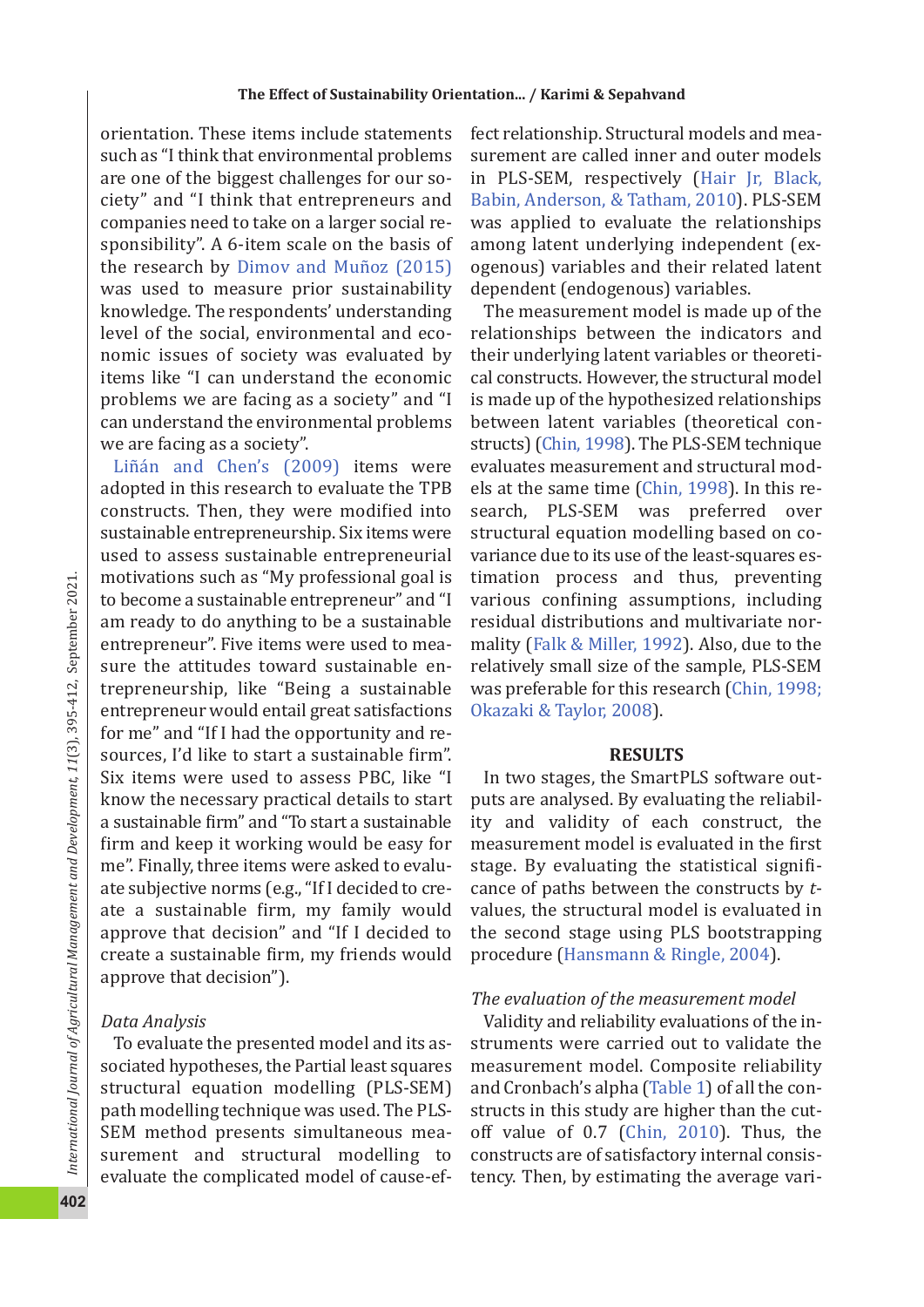ances extracted (AVE), the convergent valid ‐ ity of the instrument was evaluated for each construct (Chin, 2010; Hair, Black, Babin, An ‐ derson, & Tatham, 2006). As Table 1 indicates, for each single construct, the AVE is close to or above the acceptability value of 0.5. Therefore, the results indicate the mea ‐ surement items are convergent on their re ‐ spective constructs.

Finally, by verifying that the AVE square root for each construct exceeds the squared correlation between each pair of individual constructs, discriminant validity is evaluated. According to Table 2, the AVE square roots (diagonal elements) were higher than the standardized correlations among constructs (off diagonal elements), which indicates ac ‐ ceptable discriminant validity (Fornell & Lar ‐ cker, 1981). In summary, the measurement model showed satisfactory reliability and dis ‐ criminant and convergent validity.

The proposed hypotheses were tested by calculating path coefficients ( *β*) and evaluat ‐ ing the PLS structural model. Table 3 and Fig ‐ ure 2 summarize the analysis results. The signi ficance levels, multiple *R* 2 values and path coefficients in PLS can be interpreted in the same way as signi ficant levels, multiple *R* 2 values and path coefficients in a multiple re ‐ gression. The statistical signi ficance of each path coefficient was estimated by bootstrap ‐ ping. The path coefficients, their *t* ‐values, and signi ficance levels are shown in Table 3 .

The results showed a signi ficant and posi ‐ tive relationship between attitudes ( β=0.532, *p*<0.01) and PBC ( β=0.440, *p*<0.01) and sus ‐ tainable entrepreneurial intentions. Thus, hy ‐ potheses H1 and H3 are con firmed, although no direct signi ficant relationship was found between sustainability orientation  $(\beta = -1)$ 0.022), prior knowledge ( $β = -0.020$ ) and subjective norms ( β=0.026) and sustainable

Table 1

*The Measurement Model: Reliability, Composite Reliability and Average Variance Extracted*

| <b>Construct</b>              | Cronbach'salpha | Compositereliability | <b>AVE</b> |
|-------------------------------|-----------------|----------------------|------------|
|                               |                 |                      |            |
| Intentions                    | 0.854           | 0.892                | 0.580      |
| Attitudes                     | 0.822           | 0.883                | 0.655      |
| Subjective norms              | 0.777           | 0.868                | 0.688      |
| Perceived behavioural control | 0.753           | 0.834                | 0.506      |
| Sustainability orientation    | 0.777           | 0.838                | 0.428      |
| Prior knowledge               | 0.875           | 0.903                | 0.572      |

Table 2

*Latent Variable Correlation Matrix and Square Roots of Average Variance Extracted (AVE)*

| <b>Construct</b>                 | Mean  | <b>SD</b> | 1     | 2     | 3     | $\overline{4}$ | 5     | 6    |
|----------------------------------|-------|-----------|-------|-------|-------|----------------|-------|------|
|                                  |       |           |       |       |       |                |       |      |
| 1-Intentions                     | 3.49  | 0.889     | 0.762 |       |       |                |       |      |
| 2-Attitudes                      | 3.69  | 0.928     | 0.742 | 0.809 |       |                |       |      |
| 3- Subjective norms              | 2.30  | 1.040     | 0.392 | 0.352 | 0.829 |                |       |      |
| 4- Perceived behavioural control | 3.169 | 0.818     | 0.741 | 0.595 | 0.435 | 0.711          |       |      |
| 5- Sustainability orientation    | 2.85  | 0.720     | 0.414 | 0.501 | 0.270 | 0.394          | 0.654 |      |
| 6- Prior knowledge               | 2.66  | 0.861     | 0.374 | 0.453 | 0.318 | 0.357          | 0.522 | .756 |

Note: Diagonal elements (bold) are the square root of the variance shared between the constructs and their measures. All of the correlations are signi ficant at the *p*<0.01.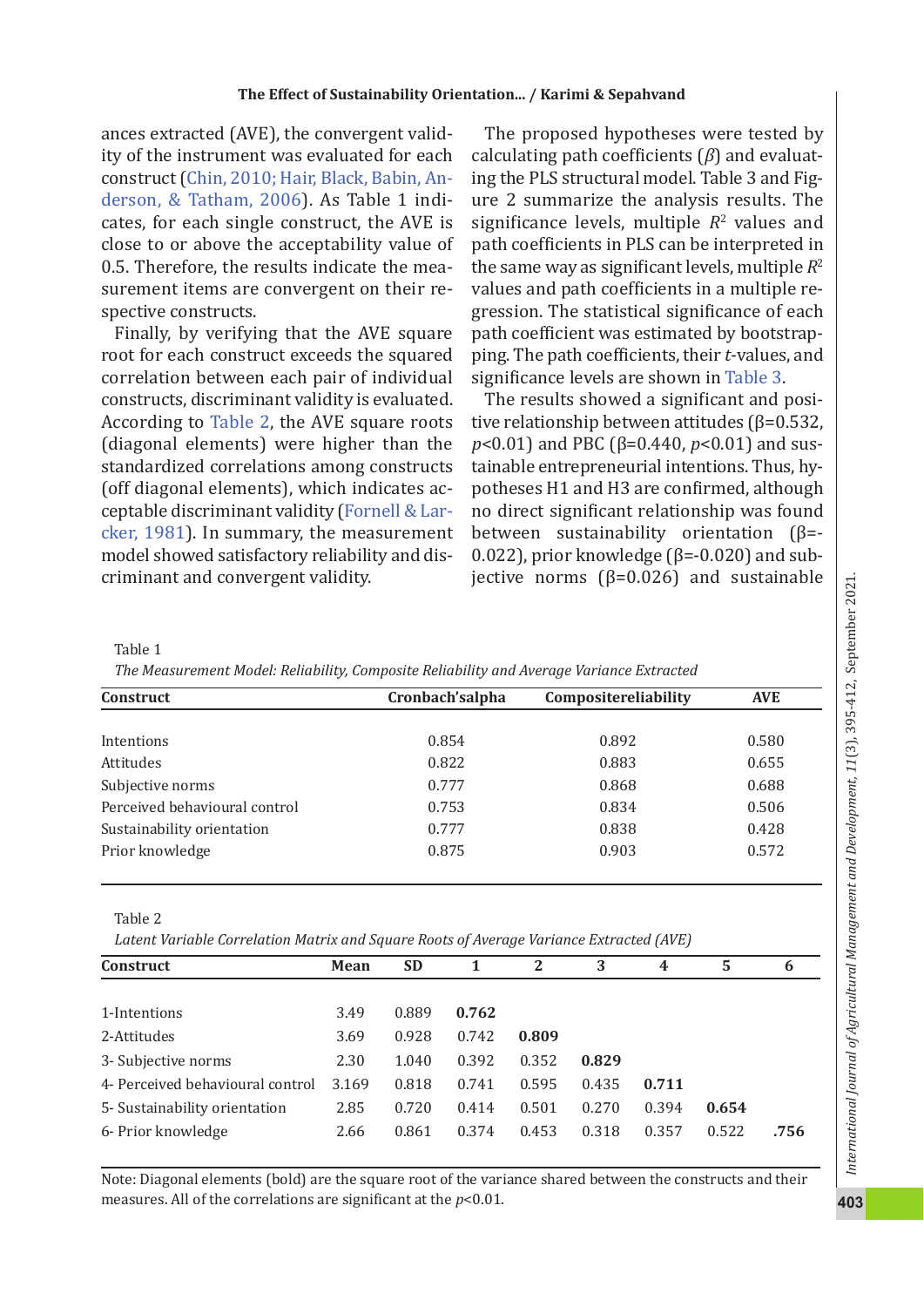entrepreneurial intentions.

Also, the results revealed a direct, significant and positive relationship between atti ‐ tudes ( β=0.364, *p*<0.01), PBC ( β=0.285, *p*<0.01), and sustainability orientation. Addi ‐ tionally, a direct, signi ficant and positive re ‐ lationship exists between subjective norms (β=0.244, *p*<0.01), PBC (β=0.208, *p*<0.01), at‐ titudes ( $\beta$ =0.263,  $p$ <0.01) and prior knowledge. Therefore, hypotheses H6a, b, c and H7a, b, c are con firmed

The R<sup>2</sup> value in PLS analysis indicates the explanatory power of the endogenous vari ‐ able and can evaluate the model fitness. For the sustainable entrepreneurship intentions, attitudes, subjective norms and PBC,  $\mathbb{R}^2$  is 0.74, 0.301, 0.116 and 0.187 respectively in this model, showing the exploratory power of 74%, 30.1%, 11.6% and 18.7% in the rela ‐

tionship, respectively.

The relative size for each incremental effect/link introduced in the model is presented by the  $f<sup>2</sup>$  value. The  $f<sup>2</sup>$  values of 0.02, 0.15 and 0.35 re flect a low, average or high effect size, respectively (Hair et al., 2006). The lowest value of  $f^2$  (0.001) in this model was related to sustainability orientation and prior knowl ‐ edge in relation to intention, and its highest value (0.586) was related to the association between intentions and attitudes. To assess the cross-validated redundancy index  $(Q^2)$  to examine the originally observed values pre ‐ diction quality by path model, a blindfolding procedure was carried out. An acceptable  $Q^2$ value is argued to be higher than zero (Hair et al., 2006). In all cases and for all the depen ‐ dent variables used in the study, the values were higher than zero. Additionally, we esti ‐

Table 3

| .                                                  |  |
|----------------------------------------------------|--|
| A Summary of Test Results for The Structural Model |  |

| <b>Hypothesis</b>      | Path                                  | <b>Path coefficients</b><br>$(\beta)$ | t-values<br>(bootstrap) | Conclusion                 |  |
|------------------------|---------------------------------------|---------------------------------------|-------------------------|----------------------------|--|
| <b>Direct effect</b>   |                                       |                                       |                         |                            |  |
| H1                     | $ATSE \rightarrow SEI$                | 0.532                                 | 7.969*                  | Supported                  |  |
| H <sub>2</sub>         | $SN \rightarrow SEI$                  | 0.026                                 | 0.723                   | Rejected                   |  |
| H <sub>3</sub>         | $PBC \rightarrow SEI$                 | 0.440                                 | 6.880*                  | Supported                  |  |
| H <sub>4</sub>         | $PSK \rightarrow SEI$                 | $-0.020$                              | 0.460                   | Rejected                   |  |
| H <sub>5</sub>         | $SO \rightarrow SEI$                  | $-0.022$                              | 0.476                   | Rejected                   |  |
| H <sub>6</sub> a       | $SO \rightarrow ATSE$                 | 0.364                                 | $5.057*$                | Supported                  |  |
| H <sub>6</sub> h       | $SO \rightarrow SN$                   | 0.142                                 | 1.865                   | Rejected                   |  |
| H <sub>6</sub> c       | $SO \rightarrow PBC$                  | 0.285                                 | $4.115*$                | Supported                  |  |
| H <sub>7</sub> a       | PSK→ATSE                              | 0.263                                 | 3.178*                  | Supported                  |  |
| H7h                    | $PSK \rightarrow SN$                  | 0.244                                 | $3.094*$                | Supported                  |  |
| H7c                    | $PSK \rightarrow PBC$                 | 0.208                                 | 2.822*                  | Supported                  |  |
| <b>Indirect effect</b> |                                       |                                       |                         | <b>Confidence interval</b> |  |
|                        |                                       |                                       | Lower                   | Upper                      |  |
|                        | PSK→ATSE→SEI                          | 0.140                                 | 0.10                    | 0.23                       |  |
|                        | $PSK \rightarrow PBC \rightarrow SEI$ | 0.092                                 | 0.05                    | 0.10                       |  |
|                        | $SO \rightarrow ATSE \rightarrow SEI$ | 0.194                                 | 0.12                    | 0.45                       |  |
|                        | $SO \rightarrow PBC \rightarrow SEI$  | 0.125                                 | 0.09                    | 0.12                       |  |
| Total effect           |                                       |                                       |                         |                            |  |
|                        | $PSK \rightarrow SEI$                 | 0.212                                 | $2.618*$                |                            |  |
|                        | $SO \rightarrow SEI$                  | 0.297                                 | 3.999*                  |                            |  |

Note: SEI=Sustainable Entrepreneurial Intentions; ATSE=Attitudes toward Sustainable Entrepreneurship; SN=Subjective Norms; PBC=Perceived Behavioural Control; PSK= Prior Sustainability Knowledge; SO= Sustain ‐ ability Orientation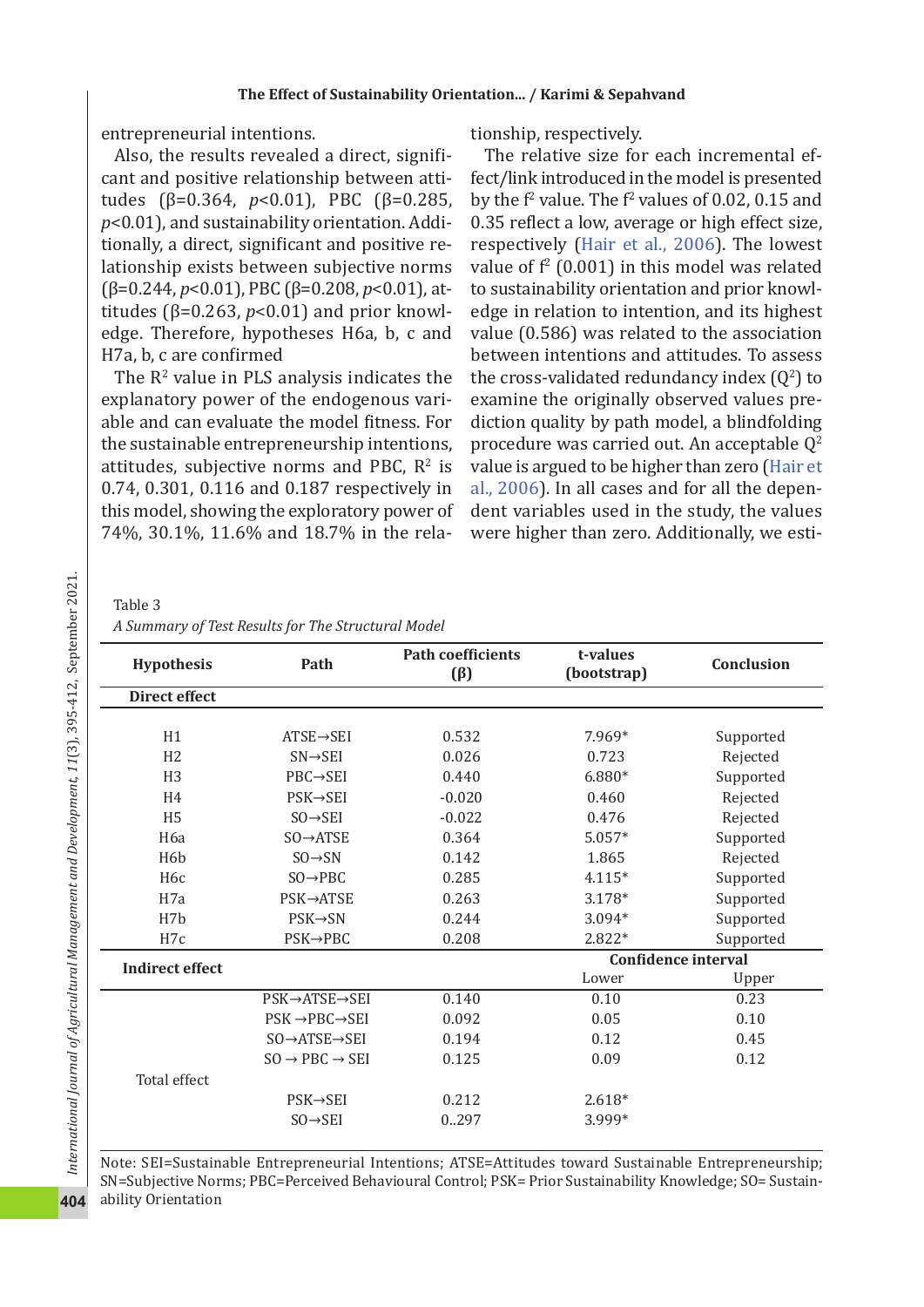

*Figure 1.* The Results of Structural Equation Modeling

mated the absolute measure of fit, i.e. the standardized root mean square residual (SRMR) which is de fined as the standardized difference between the estimated correlation and the observed correlation. The SRMR value presented by this model is less than 0.08, re ‐ flecting an acceptable degree of fit (Henseler, Hubona, & Ray, 2016). In sum, the model shows satisfactory explanatory power and good structural features.

Then, aiming at testing the mediation hy ‐ potheses, the analytical approach developed by Preacher and Hayes (2008) was imple ‐ mented. Since in any of the cases, the confidence interval does not include zero, one can see that the two antecedents are of signi ficant indirect effect (Hayes, 2017; Preacher & Hayes, 2008). Thus, we infer that attitudes and PBC fully mediate the relationship be ‐ tween antecedents and entrepreneurial in ‐ tentions.

#### **DISCUSSION**

The research literature on sustainable en ‐ trepreneurial intentions is still emerging and more research is needed to gain insights into the process that leads to becoming a sustain ‐ able entrepreneur and the mechanisms that make it possible (Arru, 2020). This research was aimed at examining sustainable en ‐ trepreneurial intentions through adapting and extending the TPB to sustainable en ‐ trepreneurship. Through SEM analysis in this research, the drivers of sustainable en ‐ trepreneurial intentions and also the an ‐ tecedents of those drivers were determined. First, in line with the TPB, sustainable en ‐ trepreneurial intentions are affected by atti ‐ tudes toward sustainable entrepreneurship and PBC, i.e., in cases where attitudes toward sustainable entrepreneurship and PBC are high, one is likely to experience higher levels of sustainable entrepreneurial intentions. Therefore, the results con firm H3 and H1. These results are partially consistent with the prior findings on social entrepreneurship (Hockerts, 2015; Urban & Kujinga, 2017) and sustainable entrepreneurship context (Vuo ‐ rio et al., 2018 ); (Hummels & Argyrou, 2021). In contrast with the findings of earlier stud ‐ ies, no relationship was detected between stainable entrepreneurial intentions and sub ‐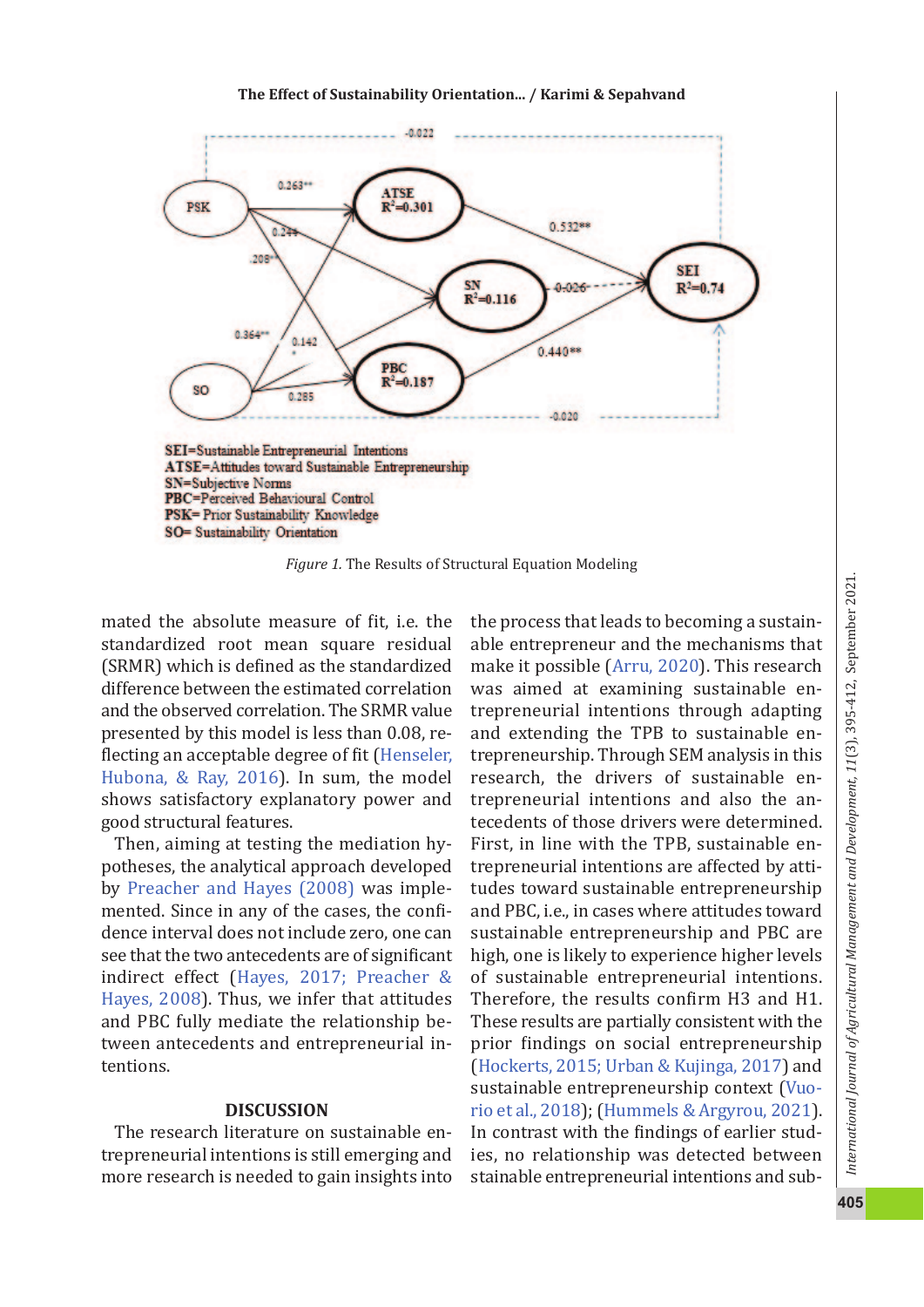jective norms. Therefore, H2 finds no sup ‐ port. Apparently, Iranian students' sustain ‐ able entrepreneurial intentions are more dependent on individual considerations than on normative considerations. Thus, the cur ‐ rent results are in line with the results of prior studies indicating subjective norms as the least important factor for entrepreneurial intentions in a model based on the TPB (Hummels & Argyrou, 2021; Karimi et al., 2017; Karimi & Makreet, 2020; Liñán & Chen, 2009). Therefore, entrepreneurial career de ‐ cision makings may be of such signi ficance that young individuals may not be strongly affected by others' opinions. As Liñán and his colleagues (Liñán & Chen, 2009; Liñán et al., 2013) suggested, the findings showed that subjective norms may play an indirect role in entrepreneurial intentions through attitude towards entrepreneurship and perceived be ‐ havioural control.

The study results indicate that prior knowl ‐ edge and sustainability orientation have key roles in shaping the antecedents of sustain ‐ able entrepreneurial intentions, con firming hypotheses H6 and H7. Our findings indicate that the differences found in students' sus ‐ tainable entrepreneurial intentions can be justi fied mainly by their attitudes and PBC levels shaped by prior knowledge and sus ‐ tainability orientation.

 The study findings also bear some implica ‐ tions for both policy makers and en ‐ trepreneurship educators who wish to stimulate a change in paradigm towards sus ‐ tainability and a new way of looking at busi ‐ nesses. The findings have shown that attitudes toward sustainable entrepreneur ‐ ship and PBC are pivotal drivers of sustain ‐ able entrepreneurial intentions. These results point to the desirability of implement ‐ ing public policies and incentives that make sustainable entrepreneurship attractive and that foster sustainability orientation and knowledge since these are closely linked to attitudes and PBC.

Previous studies have shown that educating sustainability "in general" has less utility than programs that focus on the strong predictors of sustainable behaviour (Heeren et al., 2016 ) and that subjective perceptions are a funda ‐ mental key to new business creation (Koellinger, Minniti, & Schade, 2007). This paper suggests which factors educational in ‐ stitutions need to take into account in order to stimulate the creation of new sustainable businesses, highlighting the signi ficant role of PBC and attitudes. Instituting educational programs that aim to improve these percep ‐ tions and attitudes might be a way to educate students that could become future sustain ‐ able entrepreneurs (Arru, 2020). In case the objective is to increase sustainable en ‐ trepreneurial activity level through educa ‐ tion, one should pay attention to making sustainable entrepreneurship be understood as more desirable and improving attitudes to ‐ ward sustainable entrepreneurship. There ‐ fore, the possible methods to affect the sustainable entrepreneurial intentions level are including sustainability ‐oriented courses in educational programs and providing stu ‐ dents with positive entrepreneurship ‐related experiences. Also, attitudes toward sustain ‐ able entrepreneurship have the largest effect on sustainable entrepreneurial intentions, and thereby, attitudes should be emphasized, and the ways to their improvement should have a major role in entrepreneurial educa ‐ tions. In this vein, providing positive images about sustainable entrepreneurship and using role models providing positive experi ‐ ences can be considered a method to pro ‐ mote the sustainability-oriented entrepreneurial intentions level (Vuorio et al., 2018). Since one of the greatest advantages of entrepreneurial education is entrepreneurial inspiration (Souitaris et al., 2007), one may consider including more ex ‐ amples of successful sustainable entrepreneurship in courses held for experienced individuals to be essential. Ad ‐ ditionally, presenting a platform in class for entrepreneurs devoted to seeking sustain ‐ able business models will also improve PBC and the entrepreneurial intention level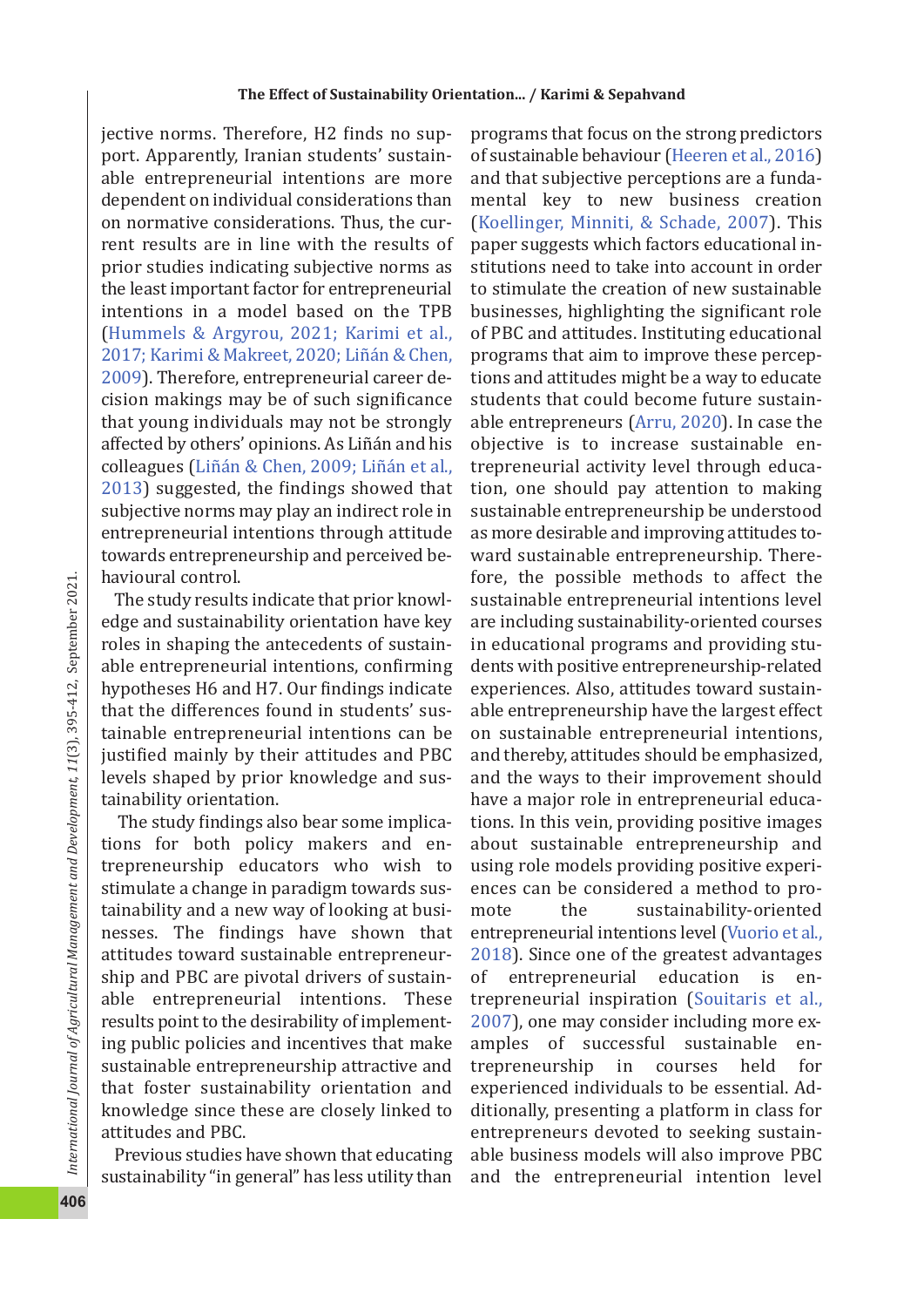among their audience. Sustainable en ‐ trepreneurship is going to be an excellent al ‐ ternative in dealing with sustainable ecosystem, market and environmental mat ‐ ters. Therefore, sustainability ‐ related educa ‐ tion and awareness are important (Kuckertz & Wagner, 2010). For researchers aiming their academic contributions, sustainability orientation is also a major aspect including models, policies and theories. Sustainability ‐ focused entrepreneurship can be sought by values, social perceptions of sustainability and sustainability orientation (Sung & Park, 2018).

The research has some limitations, each of which creates new fields for future studies. Firstly, the proposed relationships of the re ‐ search are con fined to a special context of en ‐ trepreneurship ‐ i.e., sustainable entrepreneurship. Future studies should in ‐ vestigate the proposed relationships for var ‐ ious entrepreneurial opportunities re flecting various types of entrepreneurship, to provide more support for these relationships. Sec ‐ ondly, the study is con fined to young adults in their higher educations. Inclusion of indi ‐ viduals of various age ranges, non ‐students and those who are already entrepreneurs would provide the model with more support. Thirdly, the data sample is con fined to devel ‐ oping countries. Therefore, more studies in developed nations and more sustainability ‐ oriented countries are necessary to general ‐ ize the findings (Vuorio et al., 2018). Fourth, this research has cross ‐sectional limitations. Due to the fact that sustainability orientation is an individual's environmental and social concern, it is an essential to understand the environmental agents facing emerging en ‐ trepreneurs when interpreting the study re ‐ sults, due to their potential of environmental impacts. Thus, future studies will necessitate longitudinal studies and an event study on the basis of the times when environmental or social problems are raised (Sung & Park, 2018). Finally, due to the lack of stable sus ‐ tainable entrepreneurial intentions and its antecedents scales, we created our own

through modi fications in an existing scale, which might necessitate further modifications to match the sustainable entrepreneurial field.

The mediation results emphasize the TPB limitations in explaining entrepreneurial in ‐ tentions. The knowledge acquired in aca ‐ demic courses may also play a key role in other entrepreneurial intentions ‐related agents that are beyond the TPB model con ‐ fines. For example, sustainability knowledge may directly affect one's proclivity in risk ‐ taking, his/her creativity, innovativeness and pro ‐activeness which can potentially justify an individual's variations in entrepreneurial intentions. (Weber, 2012) referred to the TPB limitations in explicating other major deter ‐ minants of entrepreneurial intentions, such as the possible confounding impacts of per ‐ sonal traits and emotions.

#### **CONCLUSIONS**

Sustainability is a major subject for devel ‐ oping and understanding our society, includ ‐ ing businesses, government, and non ‐governmental organizations (NGOs). Particularly, in a modern environment where societal and environmental issues are critical, sustainable entrepreneurship is necessary to overcome them efficiently, and it seems vital to decide to launch a sustainable business in an uncertain environment and go after eco ‐ nomic and societal wellbeing (Sung & Park, 2018). This study deals with a major gap in the literature. Scholars have referred to the need for adapting intention models and their application methods in entrepreneurship type ‐speci fic intentions (Liñán & Fayolle, 2015), particularly in a developing country (Karimi et al., 2017). This paper focused on sustainable entrepreneurship and the TPB applicability in this special type of en ‐ trepreneurship in a developing country con ‐ text. Therefore, this study contributes to entrepreneurship research by presenting a model for sustainable entrepreneurial inten ‐ tions and examining the factors that affect sustainable intentions.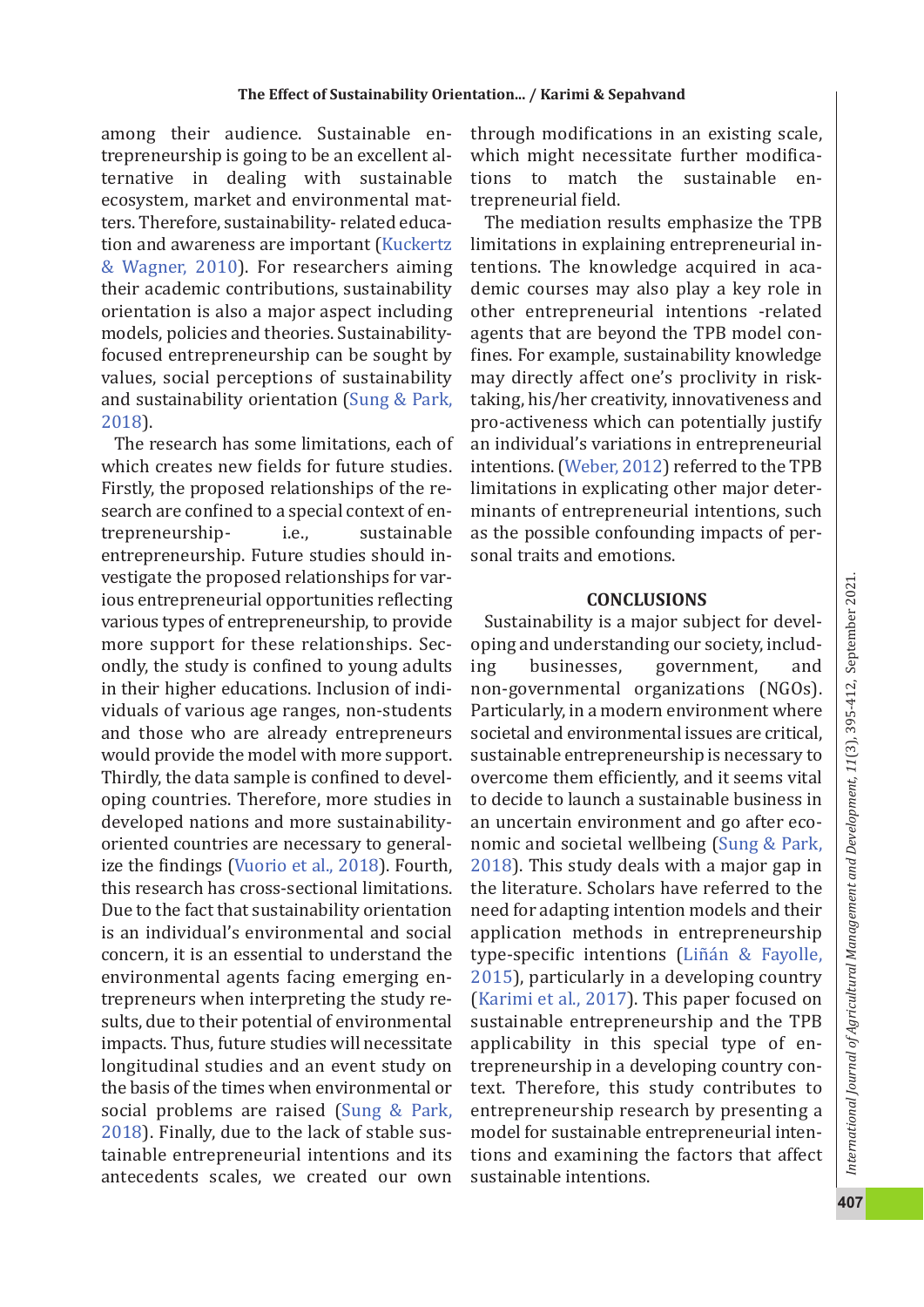In sum, the results re flected that attitudes toward sustainable entrepreneurship and PBC were positively correlated with sustain ‐ able entrepreneurial intentions; however, there was no signi ficant relationship between subjective norms and sustainable entrepreneurial intentions. Additionally, PBC and attitudes toward sustainable en ‐ trepreneurial mediated the impacts of prior knowledge and sustainability orientation on the intention of engaging in a sustainable en ‐ trepreneurship venture in the near future among agriculture students in a developing country namely Iran.

# **ACKNOWLEDGMENTS**

We would like to thank all respondents who completed the questionnaires with great pa ‐ tience and the anonymous reviewers for their helpful comments.

# **REFERENCES**

- Ajzen, I. (1991). The theory of planned be ‐ havior. *Organizational Behavior and Human Decision Processes, 50*(2), 179 ‐211.
- Ajzen, I., & Fishbein, M. (1980). *Understand ‑ ing attitudes and predicting social behavior.* Englewood ‐Cliffs, NJ: Prentice ‐Hall.
- Alonso, M. A. P., Sanchez, J. C., & Maditinos, D. (2016). Entrepreneurial opportunities perception and intentions within Euro ‐ pean innovation ‐driven economies under the shadow of a financial crisis. *Entrepre ‑ neurship, Business and Economics ‑Vol. 1* (pp. 3 ‐13): Springer.
- Ardichvili, A., Cardozo, R., & Ray, S. (2003). A theory of entrepreneurial opportunity identi fication and development. *Journal of Business Venturing, 18*(1), 105 ‐123.
- Armitage, C. J., & Conner, M. (2001). Efficacy of the theory of planned behaviour: A meta ‐analytic review. *British Journal of So ‑ cial Psychology, 40*(4), 471 ‐499.
- Arru, B. (2020). An integrative model for un ‐ derstanding the sustainable entrepre ‐ neurs' behavioural intentions: an empirical study of the Italian context. *En ‑ vironment, Development and Sustainability,*

*22*(4), 3519 ‐3576.

- Chin, W. (2000). *Partial least squares for IS re ‑ searchers: an overview and presentation of recent advances using the PLS approach.* Paper presented at the ICIS.
- Chin, W. W. (1998). The partial least squares approach to structural equation modeling. *Modern methods for Business Research, 295*(2), 295 ‐336.
- Chin, W. W. (2010). How to write up and re ‐ port PLS analyses *Handbook of partial least squares* (pp. 655 ‐690): Springer.
- Cohen, B., & Winn, M. I. (2007). Market im ‐ perfections, opportunity and sustainable entrepreneurship. *Journal of Business Ven ‑ turing, 22*(1), 29 ‐49.
- Crals, E., & Vereeck, L. (2005). The affordabil ‐ ity of sustainable entrepreneurship certi ‐ fication for SMEs. *The International Journal of Sustainable Development & World Ecology, 12*(2), 173 ‐183.
- Davidsson, P., & Honig, B. (2003). The role of social and human capital among nascent entrepreneurs. *Journal of Business Ventur ‑ ing, 18*(3), 301 ‐331.
- Dean, T. J., & McMullen, J. S. (2007). Toward a theory of sustainable entrepreneurship: Reducing environmental degradation through entrepreneurial action. *Journal of Business Venturing, 22*(1), 50 ‐76.
- Dimov, D. (2007). From opportunity insight to opportunity intention: The importance of person–situation learning match. *Entre ‑ preneurship Theory and Practice, 31*(4), 561 ‐583.
- Elkington, J. (1997). *Cannibals with forks. The triple bottom line of 21st century*. Gabriola Island: New Society Publishers.
- Entrialgo, M., & Iglesias, V. (2018). Are the in ‐ tentions to entrepreneurship of men and women shaped differently? The impact of entrepreneurial role ‐model exposure and entrepreneurship education. *Entrepre ‑ neurship Research Journal, 8*(1), 1 ‐14
- Falk, R. F., & Miller, N. B. (1992). *A primer for soft modeling*: University of Akron Press.
- Farani, A. Y., Karimi, S., & Motaghed, M. (2017). The role of entrepreneurial knowl ‐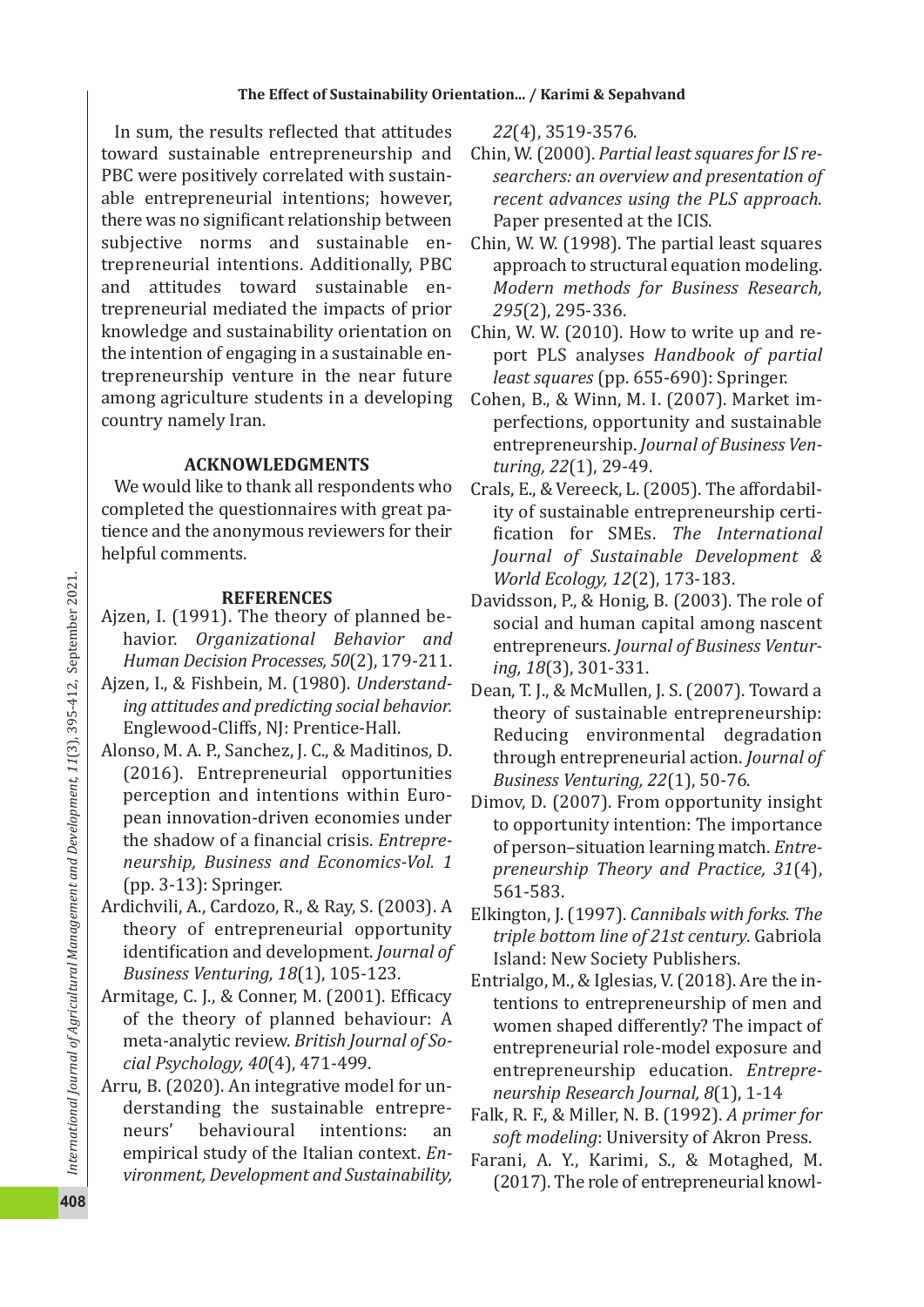edge as a competence in shaping Iranian students' career intentions to start a new digital business. *European Journal of Training and Development*, *41*(1), 83 ‐100

- Fayolle, A., & Liñán, F. (2014). The future of research on entrepreneurial intentions. *Journal of business research, 67*(5), 663 ‐ 666.
- Fishbein, M., & Ajzen, I. (2011). *Predicting and changing behavior: The reasoned ac ‑ tion approach*, New York, NY: Psychology press.
- Fornell, C., & Larcker, D. F. (1981). Evaluating structural equation models with unob ‐ servable variables and measurement error. *Journal of marketing research, 18*(1), 39 ‐50.
- Frick, J., Kaiser, F. G., & Wilson, M. (2004). En ‐ vironmental knowledge and conservation behavior: Exploring prevalence and struc ‐ ture in a representative sample. *Personal ‑ ity and Individual differences, 37*(8), 1597 ‐1613.
- Goethner, M., Obschonka, M., Silbereisen, R. K., & Cantner, U. (2012). Scientists' transi ‐ tion to academic entrepreneurship: Eco ‐ nomic and psychological determinants. *Journal of economic psychology, 33*(3), 628 ‐ 641.
- Hair, J. F., Black, W. C., Babin, B. J., Anderson, R. E., & Tatham, R. (2006). Multivariate data analysis. Uppersaddle River: NJ: Pear ‐ son Prentice Hall.
- Hair Jr, J. F., Black, W. C., Babin, B. J., Anderson, R. E., & Tatham, R. L. (2010). SEM: An in ‐ troduction. *Multivariate data analysis: A global perspective, 5*(6), 629 ‐686.
- Hall, J. K., Daneke, G. A., & Lenox, M. J. (2010). Sustainable development and entrepre ‐ neurship: Past contributions and future di ‐ rections. *Journal of Business Venturing, 25*(5), 439 ‐448.
- Hansmann, K. ‐W., & Ringle, C. M. (2004). SmartPLS Benutzerhandbuch. *Hamburg: Universität Hamburg*.
- Haus, I., Steinmetz, H., Isidor, R., & Kabst, R. (2013). Gender effects on entrepreneurial

intention: a meta ‐analytical structural equation model. *International Journal of Gender and Entrepreneurship*.

- Hayes, A. F. (2017). *Introduction to mediation, moderation, and conditional process analy ‑ sis: A regression ‑based approach*. New York: Guilford publications.
- Heeren, A. J., Singh, A. S., Zwickle, A., Koontz, T. M., Slagle, K. M., & McCreery, A. C. (2016). Is sustainability knowledge half the battle? An examination of sustainabil ‐ ity knowledge, attitudes, norms, and efficacy to understand sustainable behaviours. *International Journal of Sus ‑ tainability in Higher Education*, *17*(5), 613 ‐ 632.
- Henseler, J., Hubona, G., & Ray, P. A. (2016). Using PLS path modeling in new technol ‐ ogy research: updated guidelines. *Indus ‑ trial Management & Data System*s, 116(1), 2‐20
- Hewlett, S. A., Sherbin, L., & Sumberg, K. (2009). How Gen Y and Boomers will re ‐ shape your agenda. *Harvard Business Re ‑* view, 87(7-8), 71-76.
- Hockerts, K. (2015). The social entrepreneur ‐ ial antecedents scale (SEAS): a validation study. *Social Enterprise Journal*, *11*(3), 260 ‐280
- Hooi, H. C., Ahmad, N. H., Amran, A., & Rah ‐ man, S. A. (2016). The functional role of entrepreneurial orientation and entrepre ‐ neurial bricolage in ensuring sustainable entrepreneurship. *Management Research Review*, *39*(12), 1616 ‐1638
- Hummels, H., & Argyrou, A. (2021). Planetary demands: Rede fining sustainable develop ‐ ment and sustainable entrepreneurship. *Journal of Cleaner Production, 278* , 123804.
- Karimi, S. (2020). The role of entrepreneurial passion in the formation of students' en ‐ trepreneurial intentions. *Applied Econom ‑ ics, 52*(3), 331 ‐344.
- Karimi, S., Biemans, H. J., Lans, T., Chizari, M., & Mulder, M. (2016). The impact of entre ‐ preneurship education: A study of Iranian students' entrepreneurial intentions and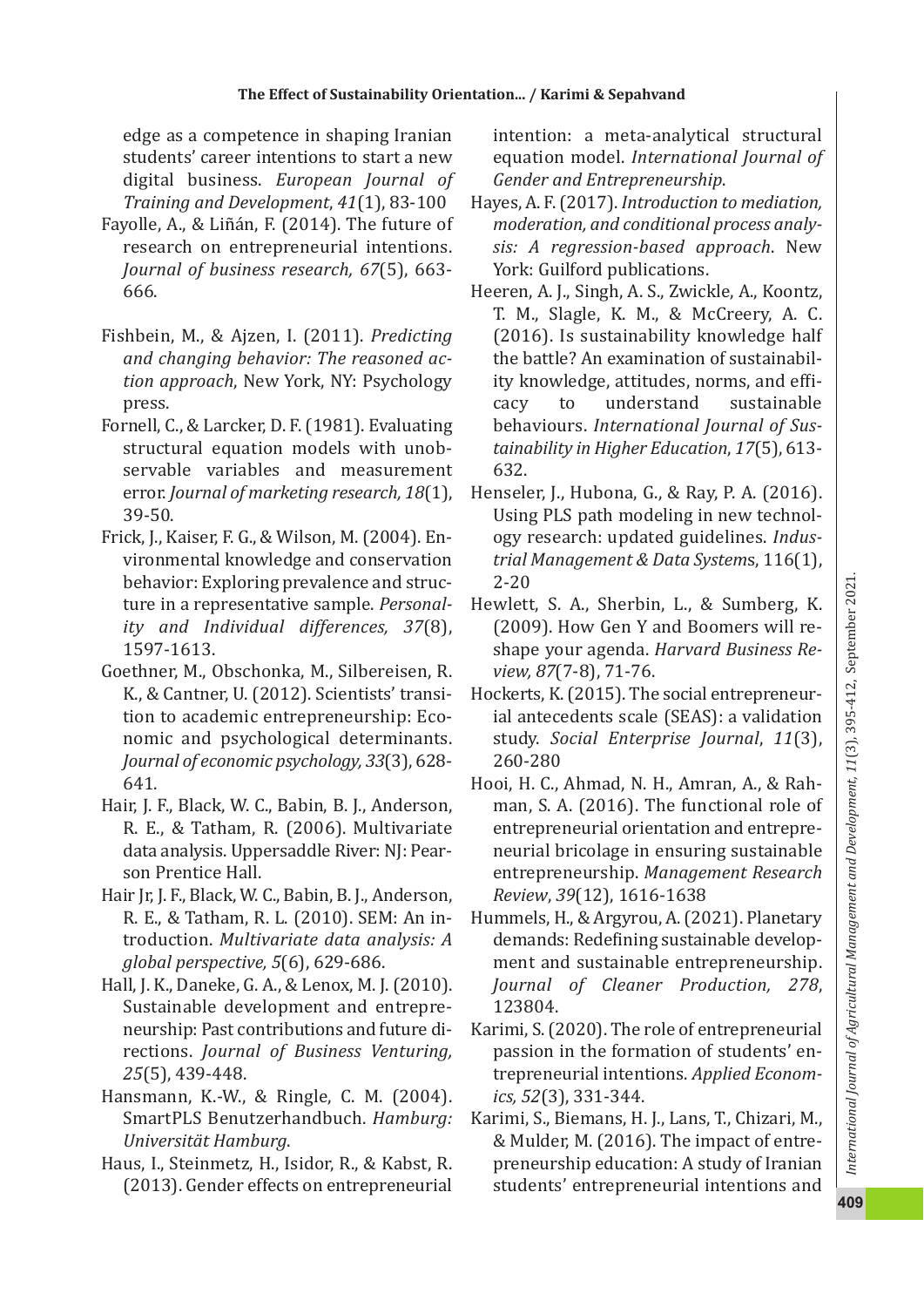opportunity identi fication. *Journal of Small Business Management, 54*(1), 187 ‐209.

- Karimi, S., Biemans, H. J., Lans, T., & Mulder, M. (2021). Understanding the role of cul ‐ tural orientations in the formation of en ‐ trepreneurial intentions in Iran. *Journal of Career Development*, *48*(5), 619–637.
- Karimi, S., Biemans, H. J., Naderi Mahdei, K., Lans, T., Chizari, M., & Mulder, M. (2017). Testing the relationship between person ‐ ality characteristics, contextual factors and entrepreneurial intentions in a developing country. *International Journal of Psychol ‑ ogy, 52*(3), 227 ‐240.
- Karimi, S., & Makreet, A. S. (2020). The role of personal values in forming students' en ‐ trepreneurial intentions in developing countries. *Frontiers in Psychology, 11,* 525844 *.*.
- Kautonen, T., Van Gelderen, M., & Fink, M. (2015). Robustness of the theory of planned behavior in predicting entrepre ‐ neurial intentions and actions. *Entrepre ‑ neurship Theory and Practice, 39*(3), 655 ‐674.
- Koe, W. ‐L., & Majid, I. A. (2014). A model for predicting intention towards sustainable entrepreneurship. *International Journal of Information, Business and Management, 6*(2), 256.
- Koellinger, P., Minniti, M., & Schade, C. (2007). "I think I can, I think I can": Overconfidence and entrepreneurial behavior. *Jour ‑ nal of economic psychology, 28*(4), 502 ‐527.
- Kolvereid, L., & Isaksen, E. (2006). New busi ‐ ness start ‐up and subsequent entry into self‐employment. *Journal of Business Ven ‑ turing, 21*(6), 866 ‐885.
- Kuckertz, A., & Wagner, M. (2010). The in flu ‐ ence of sustainability orientation on entre ‐ preneurial intentions—Investigating the role of business experience. *Journal of Business Venturing, 25*(5), 524 ‐539.
- Langowitz, N., & Minniti, M. (2007). The en ‐ trepreneurial propensity of women. *Entre ‑ preneurship Theory and Practice, 31*(3), 341 ‐364.
- Liñán, F., & Chen, Y. W. (2009). Development and cross–cultural application of a speci fic instrument to measure entrepreneurial in ‐ tentions. *Entrepreneurship Theory and Practice, 33*(3), 593 ‐617.
- Liñán, F., & Fayolle, A. (2015). A systematic lit ‐ erature review on entrepreneurial inten ‐ tions: citation, thematic analyses, and research agenda. *International Entrepre ‑ neurship and Management Journal, 11*(4), 907 ‐933.
- Liñán, F., Nabi, G., & Krueger, N. (2013). British and Spanish entrepreneurial inten ‐ tions: A comparative study. *Revista de economía Mundial*(33), 73 ‐103.
- Majid, I. A., & Koe, W. ‐L. (2012). Sustainable entrepreneurship (SE): A revised model based on triple bottom line (TBL). *Interna ‑ tional Journal of Academic Research in Business and Social Sciences, 2*(6), 293.
- Moriano, J. A., Gorgievski, M., Laguna, M., Stephan, U., & Zarafshani, K. (2012). A cross ‐cultural approach to understanding entrepreneurial intention. *Journal of Ca ‑ reer Development, 39*(2), 162 ‐185.
- Muñoz, P., & Cohen, B. (2017). Towards a so ‐ cial ‐ecological understanding of sustain ‐ able venturing. *Journal of Business Venturing Insights, 7*, 1 ‐8.
- Muñoz, P., & Dimov, D. (2015). The call of the whole in understanding the development of sustainable ventures. *Journal of Business Venturing, 30*(4), 632 ‐654.
- Obschonka, M., Silbereisen, R. K., Cantner, U., & Goethner, M. (2015). Entrepreneurial self-identity: predictors and effects within the theory of planned behavior frame ‐ work. *Journal of Business and Psychology, 30*(4), 773 ‐794.
- Okazaki, S., & Taylor, C. R. (2008). What is SMS advertising and why do multination ‐ als adopt it? Answers from an empirical study in European markets. *Journal of Business Research*, *6*(1), 4 ‐12.
- Pacheco, D. F., Dean, T. J., & Payne, D. S. (2010). Escaping the green prison: Entrepreneur ‐ ship and the creation of opportunities for sustainable development. *Journal of Busi ‑*

**410**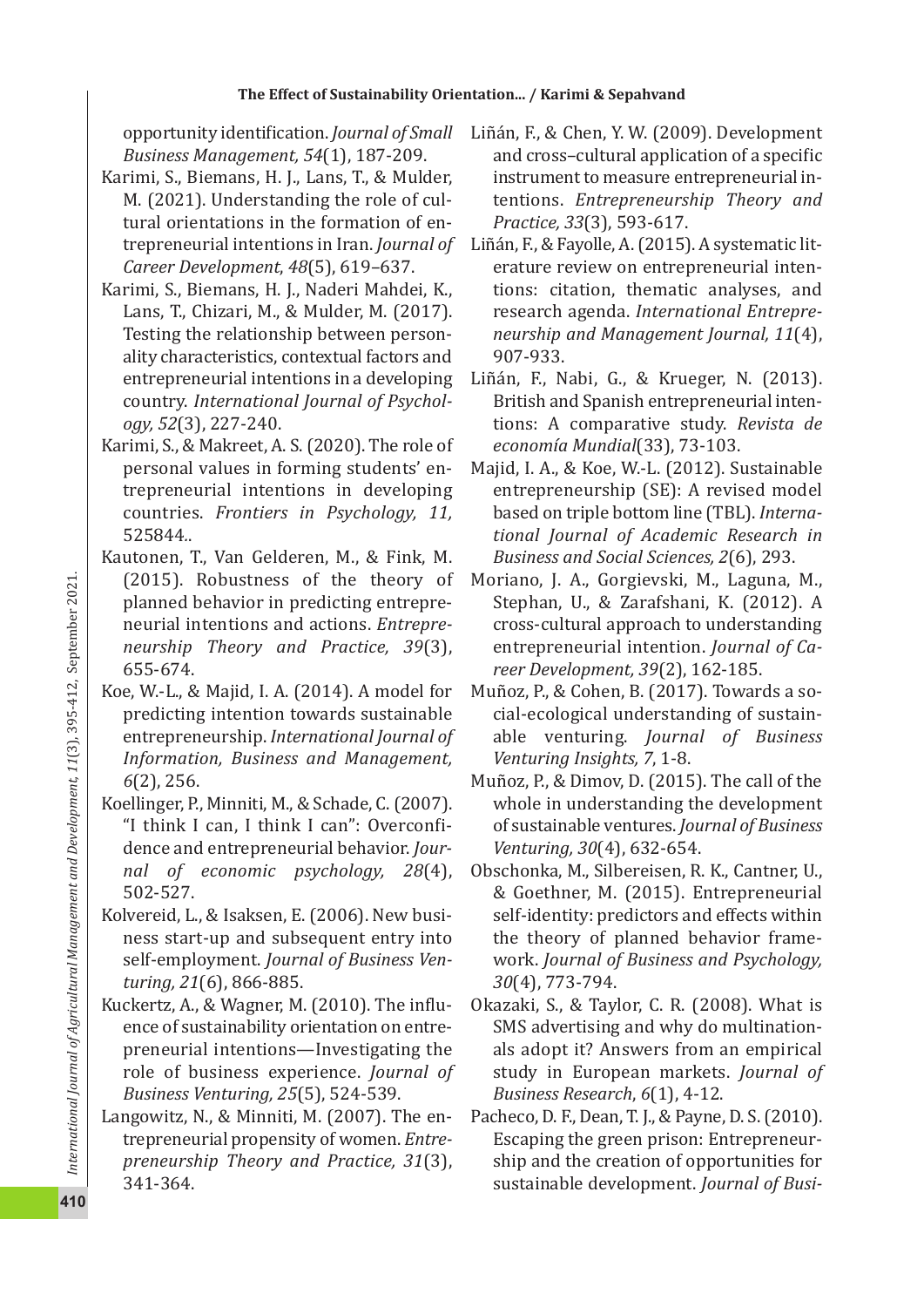*ness Venturing, 25*(5), 464 ‐480.

- Patzelt, H., & Shepherd, D. A. (2011). Recog ‐ nizing opportunities for sustainable devel ‐ opment. *Entrepreneurship Theory and Practice, 35*(4), 631 ‐652.
- Preacher, K. J., & Hayes, A. F. (2008). Asymp ‐ totic and resampling strategies for assess ‐ ing and comparing indirect effects in multiple mediator models. *Behavior Re ‑ search Methods, 40*(3), 879 ‐891.
- Rauch, A., & Hulsink, W. (2015). Putting en ‐ trepreneurship education where the in ‐ tention to act lies: An investigation into the impact of entrepreneurship education on entrepreneurial behavior. *Academy of Management Learning & Education, 14*(2), 187 ‐204.
- Roxas, B. (2014). Effects of entrepreneurial knowledge on entrepreneurial intentions: a longitudinal study of selected South ‐east Asian business students. *Journal of Educa ‑ tion and Work, 27*(4), 432 ‐453.
- Schaltegger, S., & Wagner, M. (2011). Sustain ‐ able entrepreneurship and sustainability innovation: categories and interactions. *Business Strategy and The Environment, 20*(4), 222 ‐237.
- Schaper, M. (2002). Introduction: the essence of ecopreneurship. *Greener Management International*(38), 26 ‐30.
- Shepherd, D. A., & DeTienne, D. R. (2005). Prior knowledge, potential financial re ‐ ward, and opportunity identi fication. *En ‑ trepreneurship Theory and Practice, 29*(1), 91 ‐112.
- Shepherd, D. A., & Patzelt, H. (2011). The new field of sustainable entrepreneurship: Studying entrepreneurial action linking "what is to be sustained" with "what is to be developed". *Entrepreneurship Theory and Practice, 35*(1), 137 ‐163.
- Sher, A., Abbas, A., Mazhar, S., Azadi, H., & Lin, G. (2020). Fostering sustainable ventures: Drivers of sustainable start ‐up intentions among aspiring entrepreneurs in Pakistan. *Journal of Cleaner Production, 262* , 121269.
- Silajdži ć, I., Kurtagi ć, S. M., & Vu čijak, B.

(2015). Green entrepreneurship in transi ‐ tion economies: a case study of Bosnia and Herzegovina. *Journal of Cleaner Produc ‑ tion, 88*, 376 ‐384.

- Sommer, L., & Haug, M. (2011). Intention as a cognitive antecedent to international en ‐ trepreneurship—understanding the mod ‐ erating roles of knowledge and experience. *International Entrepreneur ‑ ship and Management Journal, 7*(1), 111 ‐ 142.
- Souitaris, V., Zerbinati, S., & Al ‐Laham, A. (2007). Do entrepreneurship programmes raise entrepreneurial intention of science and engineering students? The effect of learning, inspiration and resources. *Jour ‑ nal of Business Venturing, 22*(4), 566 ‐591.
- Stewart Jr, W. H., Watson, W. E., Carland, J. C., & Carland, J. W. (1999). A proclivity for en ‐ trepreneurship: A comparison of entre ‐ preneurs, small business owners, and corporate managers. *Journal of Business Venturing, 14*(2), 189 ‐214.
- Sung, C. S., & Park, J. Y. (2018). Sustainability orientation and entrepreneurship orienta ‐ tion: is there a tradeoff relationship be ‐ tween them? *Sustainability, 10*(2), 379.
- Tang, J., Kacmar, K. M. M., & Busenitz, L. (2012). Entrepreneurial alertness in the pursuit of new opportunities. *Journal of Business Venturing, 27*(1), 77 ‐94.
- Thelken, H. N., & de Jong, G. (2020). The im ‐ pact of values and future orientation on in ‐ tention formation within sustainable entrepreneurship. *Journal of Cleaner Pro ‑ duction, 266*, 122052.
- Tilley, F., & Young, W. (2009). Sustainability Entrepreneurs. *Greener Management In ‑ ternational, 55*, 79 ‐92.
- Urban, B., & Kujinga, L. (2017). The institu ‐ tional environment and social entrepre ‐ neurship intentions. *International Journal of Entrepreneurial Behavior & Research* , *23*(4), 638 ‐655
- Verheul, I., Thurik, R., Grilo, I., & Van der Zwan, P. (2012). Explaining preferences and actual involvement in self ‐employ ‐ ment: Gender and the entrepreneurial